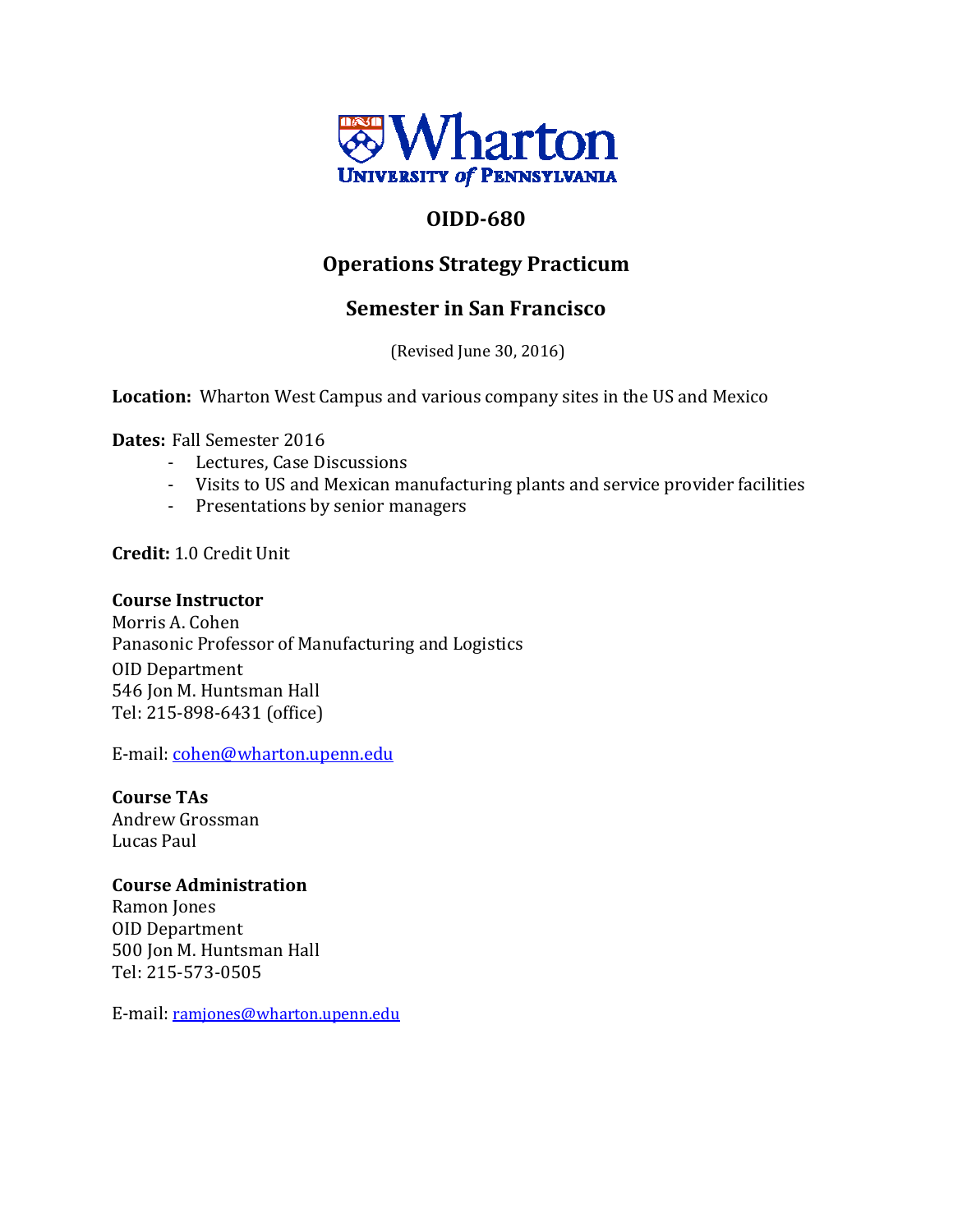#### **Course Overview and Learning Goals**

This course will focus on the management of operations at manufacturing and service facilities located within the US and Mexico, that are used either by domestic corporations or by foreign multinational companies that operate in the US. Our emphasis will be on the evolving patterns of operations strategies adopted by firms for sourcing manufacturing, distributing products, delivering services and managing product design as well as on programs for enhancing quality, productivity and flexibility. We will focus on the formulation and execution of such strategies for a collection of firms in the context of the current dynamics of global competition. The course will consist of a set of site visits and inclass sessions which include lectures, case discussions and management speakers who will describe their company's current strategy.

Our course is motivated by the fact that many manufacturing and service producing firms are re-examining the structure of their global supply chains, internal processes and sourcing strategy in response to the uncertainties and risks they face in these turbulent times. These adjustments are occurring against a backdrop of fundamental change to the environment in which companies operate. For decades a dominant strategy in manufacturing has been to outsource to low cost global suppliers. This has led to the transfer of millions of manufacturing jobs and development activities out of the US, Japan and Europe and into low labor cost countries such as China, India and Vietnam. Today this trend is being challenged by a movement by some companies to "re-shore" their manufacturing by bringing it back or at least moving it closer to their developed country market, i.e. by "near-shoring" to locations such as Mexico or Eastern Europe. At the same time many firms continue to select offshore locations for outsourcing of material inputs and services. Similar arguments for global sourcing and re-shoring can also be made for firms that act as suppliers of services such as Business Process Outsourcing, Customer Service Support, Product Design and Software Development. Moreover, there have been major technology developments affecting production automation and product design which are contributing to this re-structuring.

This course will consider the current status of operations strategy and process management primarily from the perspective of major multi-national firms, although we will also interact with startup companies. The goal is to provide the class with the opportunity to interact with senior executives from these companies, which are headquartered and/or operating in the US and Mexico, to explore current thinking and state-of-the-art practices concerning their global operations. Learning will be facilitated by providing students with the opportunity to observe company operations in action under the guidance of company management. These interactions will facilitate an exchange of ideas that will identify managerial challenges and concerns. It will also ascertain current practices and intentions of participating companies. Moreover, the course will consider various models and frameworks that have been developed in the economics, public policy, operations and management literatures for dealing with strategies for global supply chain sourcing, technology management and process improvement. We will, in particular, review the underlying principles of some of the key operations strategies that are widely adopted in industry. We will also consider how technology developments are impacting current operations strategy (e.g. automation, E-commerce, Internet of Things). Finally, we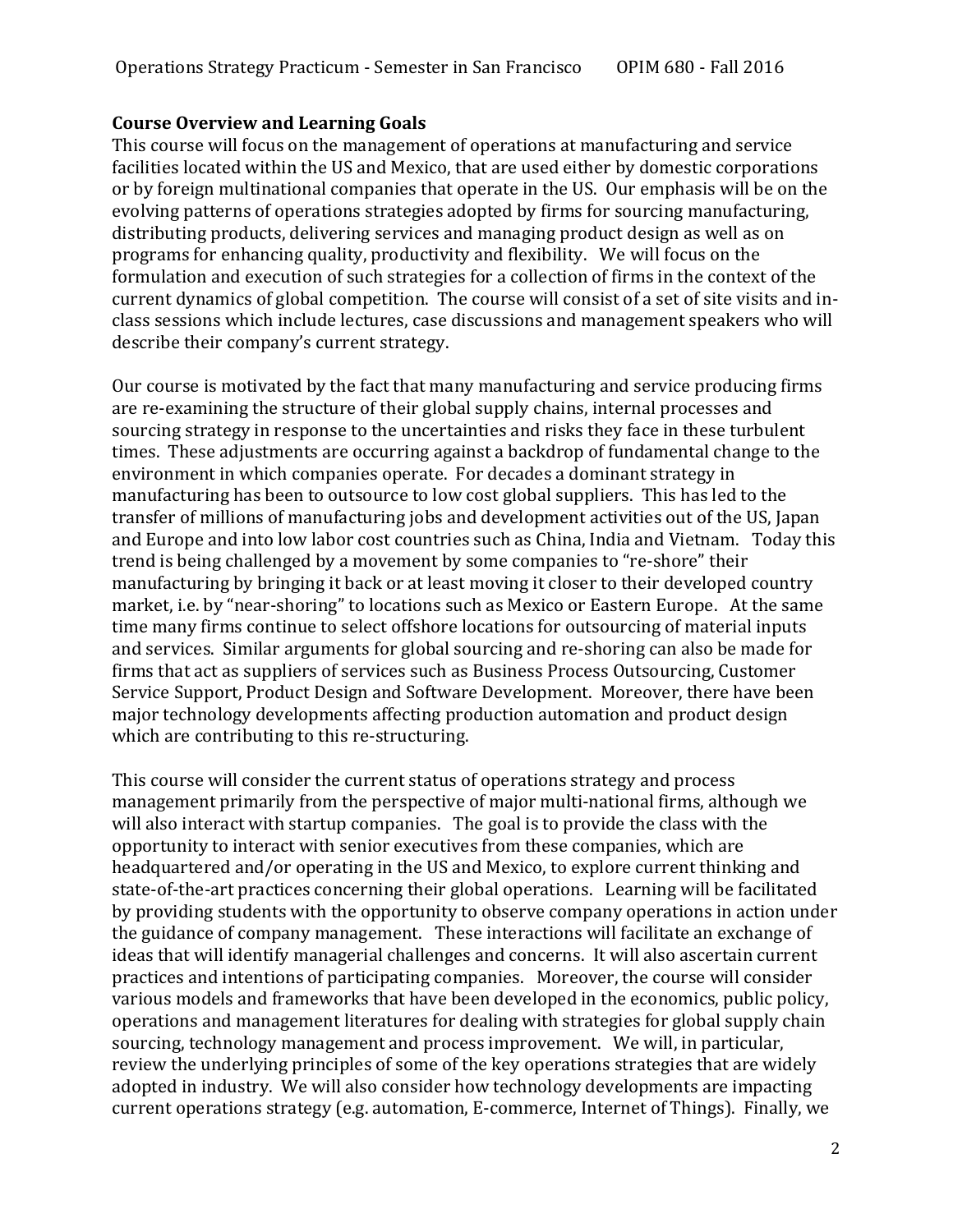will explore how supply chains and operations processes are being designed and managed by startup companies. Our objective is to develop an understanding of the drivers of operations strategy decisions, at present and in the future, in order to identify opportunities for improvement and barriers to implementation.

We will explore these issues through the lens of visits to a specific group of multinational and emerging companies located on the west coast. The companies will be chosen to cover a range of manufacturing and service industries where global sourcing, productivity and coordination are key issues e.g. aerospace and defense, automotive, consumer electronics and computers, consumer products, entertainment, health care, logistics, e-commerce and semiconductor. This course will build off of the learning based on a Global Modular Course on this topic that has been offered in Japan over the past three years and from prior versions of the course that have been offered to students participating in the Wharton SiSF (Semester in San Francisco) program with a focus on the west coast and to regular MBA students with a focus on Germany and east coast firms.

### **Course Organization and Requirements**

The course will include sessions at the Wharton West facility that include lectures, corporate manager visits and case discussions as well as a number of road trips to various company sites that are accessible from the Bay area or are within several hours travel time (i.e. Seattle and San Diego / Tijuana). Students will be responsible for expenses for those visits requiring travel away from the Bay area. The estimate for these expenses are \$1,910 (single  $occupancy$ ) and  $$1,220$  (double  $occupancy$ ) for the course, not including airfare from San Francisco to Seattle and to San Diego. The expense fee will cover hotels, land travel and some meals.

#### **Pre‐requisites**

Students taking this course should have completed either the core course, OID 611, "Managing the Productive Core of the Firm: Quality and Productivity", or OID 615, "Managing the Productive Core of the Firm: Operations Strategy", or an equivalent course.

### **Grading and assignments**

Grades are based on  $(1)$  class participation  $(20\%)$ ;  $(2)$  analysis and discussion of three assigned cases. The cases will be discussed in class sessions with company managers and/or at the companies where the cases take place.  $\Delta$  750 word written report is required for two of the cases, (i.e. Boeing and Cisco) and a short, (500 word) report is required for the third case, (i.e. Angaza) (all individual assignments)  $(25\%)$ ; (3) analysis of a recent example of supply chain restructuring in a global company, selected from an industry in which one our companies to be visited belongs (team assignment)  $(20\%)$ ; (4) A background report concerning one of the companies/industries that we will visit and a site visit report for that company (team assignment)  $(20\%)$ ; and  $(5)$  a final paper offering reflections on what you observed and learned during the site visits (individual assignment) (15%). See below for further details on these assignments.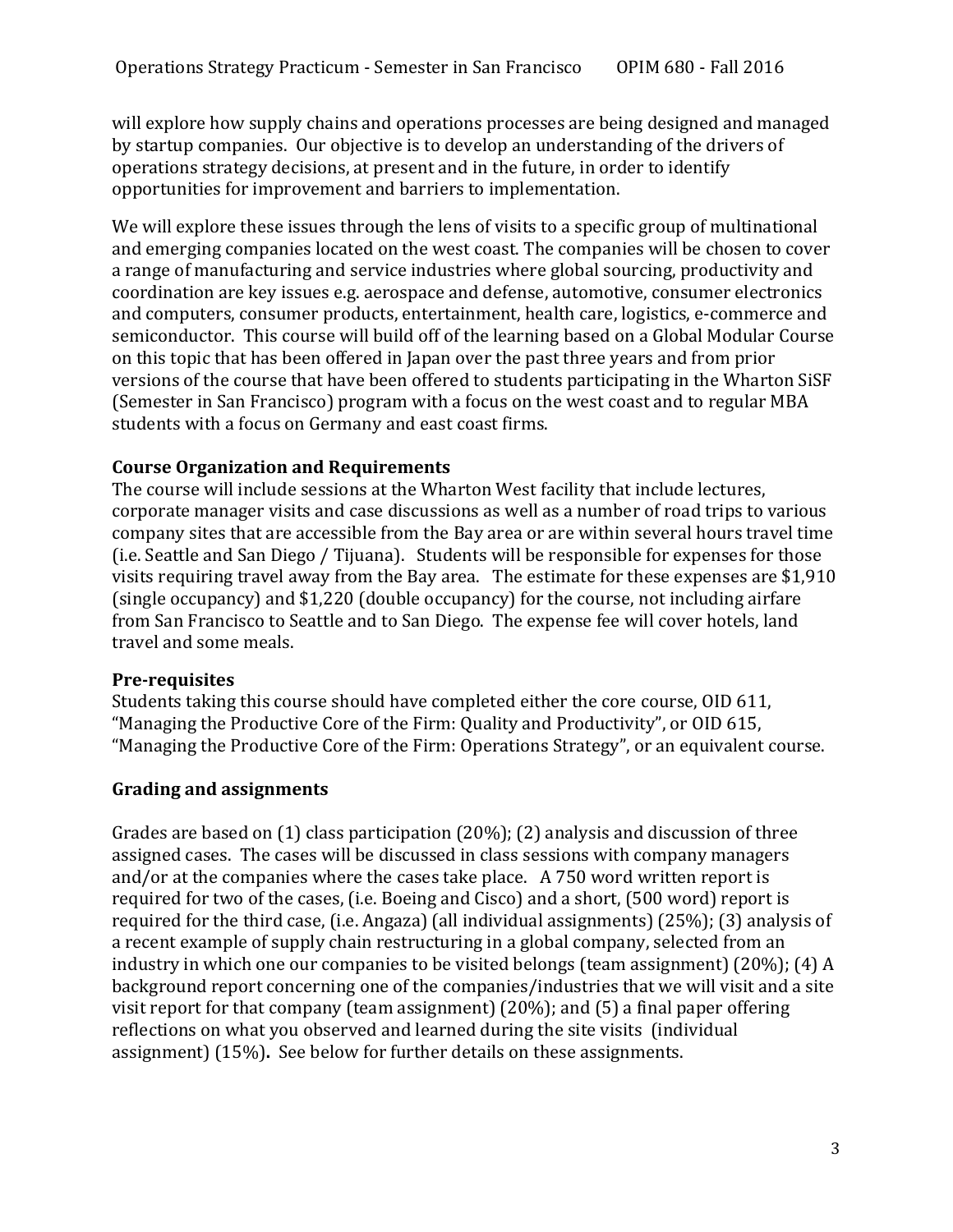The following schedule is subject to change. Company visits will take place in Seattle, San Diego/Tijuana and various locations in the Bay Area. Case discussions, lectures and guest speakers will be scheduled at Wharton West.

| <b>Session</b> | <b>Date</b>                                  | <b>Topic and Readings</b>                                                                                                                                                                                                                                                                                                                                                                                                                         |  |  |  |
|----------------|----------------------------------------------|---------------------------------------------------------------------------------------------------------------------------------------------------------------------------------------------------------------------------------------------------------------------------------------------------------------------------------------------------------------------------------------------------------------------------------------------------|--|--|--|
| $1-A$          | September 7                                  | <b>Course Introduction - Operations Strategy</b>                                                                                                                                                                                                                                                                                                                                                                                                  |  |  |  |
|                | (Wharton<br>West)                            | This session will present the goals and requirements for the course. We will<br>then review the course schedule. Finally, we will introduce a framework for<br>operations strategy that highlights the following concepts that will be<br>covered in the course either in class sessions or through company visits:                                                                                                                               |  |  |  |
|                | 10:00 am -<br>11:30 am<br><b>Pacific</b>     | <b>Global Manufacturing Sourcing</b><br>$\circ$<br>Supplier Relationships and Coordination<br>$\circ$<br>Logistics and Distribution<br>$\circ$<br><b>Technology and Capacity Planning</b><br>$\circ$<br>Supply Chain Risk Management<br>$\circ$<br><b>Agility, Flexibility Strategies</b><br>$\circ$<br><b>Environment and Sustainability</b><br>$\circ$<br>Lean operations and continuous improvement<br>$\circ$<br><b>Readings</b><br>$\bullet$ |  |  |  |
|                |                                              | M. Fisher, "What is the Right Supply Chain for Your Products",<br>$\circ$<br>Harvard Business Review, 1997.                                                                                                                                                                                                                                                                                                                                       |  |  |  |
|                |                                              | H. Lee, "Triple A Supply Chain", Harvard Business Review, 2004.<br>O                                                                                                                                                                                                                                                                                                                                                                              |  |  |  |
| $1 - B$        | September 7                                  | <b>Plant Tours and Industry Background</b>                                                                                                                                                                                                                                                                                                                                                                                                        |  |  |  |
|                | (Wharton<br>West)                            | This session will introduce the Plant Tour Analysis tool that will be applied in<br>our site visits by the student teams. We will also discuss the industry                                                                                                                                                                                                                                                                                       |  |  |  |
|                | 11:30 am -<br>12:00 pm<br><b>Pacific</b>     | background reports that each team will prepare. Each team will be required<br>to distribute their background report prior to the site visit and a summary of<br>the site report after each visit.<br><b>Reading</b><br>$\bullet$                                                                                                                                                                                                                  |  |  |  |
|                |                                              | R. E. Goodson, "Read a Plant – Fast", HBR, May 2002.<br>$\circ$                                                                                                                                                                                                                                                                                                                                                                                   |  |  |  |
| $\overline{2}$ | September 8<br>(Wharton<br>West)             | Supply Chain Risk Management - Cisco Case Discussion<br>Guest Speaker, James Steele, Global Supply Chain Manager, Cisco<br>This session will introduce the concept of supply chain risk management. We                                                                                                                                                                                                                                            |  |  |  |
|                | $1:30$ pm $-$<br>$3:00$ pm<br><b>Pacific</b> | will do so by discussing the case which describes the Cisco process and how it<br>reacted to the Tohoku earthquake in Japan. James Steele, who was director of<br>Cisco's Supply Chain Risk Management program at the time of the quake, will<br>be joining us in class to discuss Cisco's response.                                                                                                                                              |  |  |  |
|                |                                              | <b>Readings</b>                                                                                                                                                                                                                                                                                                                                                                                                                                   |  |  |  |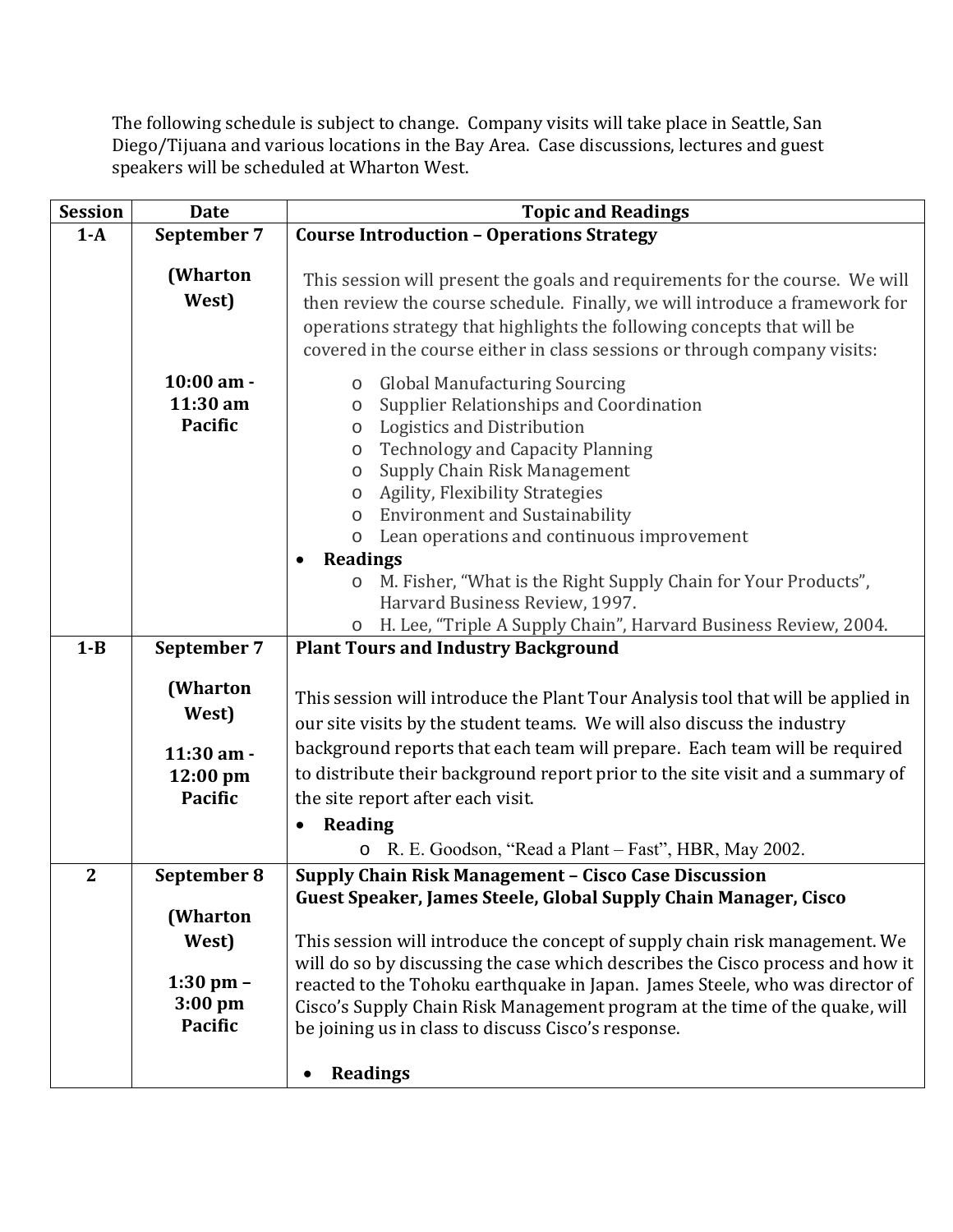|   |                                                                                     | o R. Anupindi, "Cisco Supply Chain Risk Management (SCRM) in<br>Action: 2011 Tohoku Earthquake", (U. Michigan Case 1-429-284,<br>2013)<br>R. Anupindi, "Supply Chain Risk Management at Cisco: Response<br>$\circ$<br>to H1N1 (U. of Michigan case 1-428-881), - read pages 2 through<br>top of page 9.<br>Simchi-Levi, W. Schmidt and Y. Wei, "From Super Storms to<br>$\circ$<br>Factory Fires: Unpredictable Supply-Chain Disruptions", HBR Jan-<br>Feb, 2014.<br>D. Reynolds, "Lessons From Tohoku", Wharton Magazine, Winter<br>$\circ$<br>2012.<br>A. Pollack and S. Lohr, "A Japanese Plant Struggles to Produce a<br>Critical Auto Part", New York Times, April 278, 2011. |
|---|-------------------------------------------------------------------------------------|------------------------------------------------------------------------------------------------------------------------------------------------------------------------------------------------------------------------------------------------------------------------------------------------------------------------------------------------------------------------------------------------------------------------------------------------------------------------------------------------------------------------------------------------------------------------------------------------------------------------------------------------------------------------------------|
| 3 | September 9                                                                         | <b>Visit to Amazon Fulfillment Center</b>                                                                                                                                                                                                                                                                                                                                                                                                                                                                                                                                                                                                                                          |
|   | (Tracey CA)<br>$8:30$ am -<br>4:00 pm<br><b>Pacific</b>                             | This session will expose us to the technology and processes used at the San<br>Francisco area (Tracey) distribution center for Amazon. Our agenda at the site is<br>to gain an understanding of how Amazon manages fulfillment and logistics. We<br>will have the opportunity to continue our discussion of Amazon strategies for<br>supply chain, logistics and technology management at their headquarters in Seattle<br>later on in the course.                                                                                                                                                                                                                                 |
|   |                                                                                     | This will be our first site tour and the team assigned to this facility will have the<br>opportunity to use the plant tour assessment tool.                                                                                                                                                                                                                                                                                                                                                                                                                                                                                                                                        |
| 4 | September 19<br>(Wharton West)<br>$1:30 \text{ pm } -$<br>3:30 pm<br><b>Pacific</b> | Azagna Case Discussion - Lighting up Africa & Servicization and<br><b>Product-Service Systems</b><br>We will discuss Azagna, a start-up that is providing an innovative business<br>model for value delivery that enables the distribution of electricity in Africa to<br>those not connected to the power grid.<br>We will begin the class with a discussion of the case. We will conclude the<br>class with a brief over-view of the Product-Service systems business model.                                                                                                                                                                                                     |
|   |                                                                                     | <b>Reading</b><br>N. Agrawal, "Azagna: Lighting Up Africa", Santa Clara University<br>$\circ$<br>Case, 2014.<br>J. Guajardo, "Pay-As-You-Go Business Models in Developing<br>$\circ$<br>Economies: Consumer Behavior and Repayment Performance",<br>Haas School of Business, 2016                                                                                                                                                                                                                                                                                                                                                                                                  |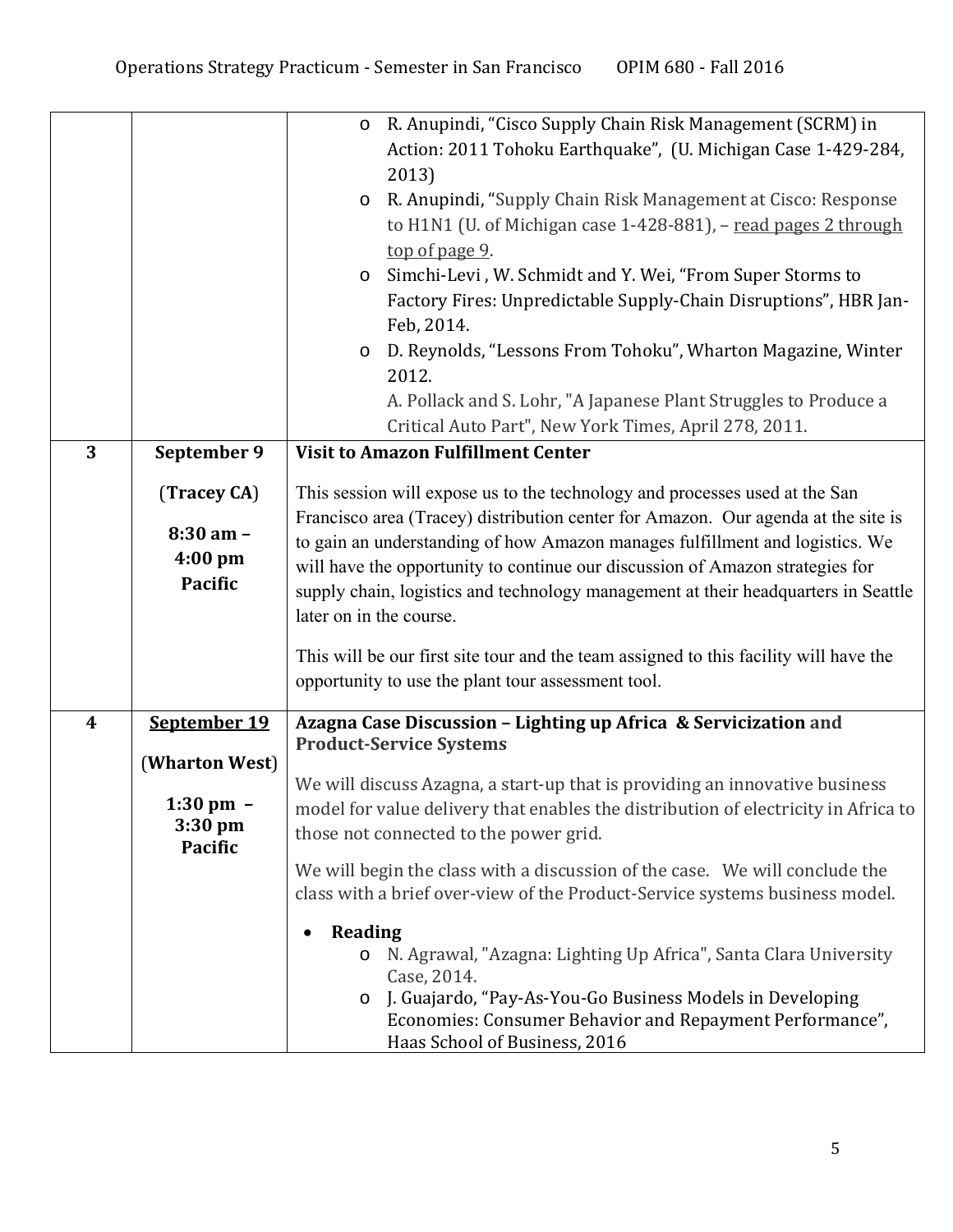| 5              | September 20                                          | <b>Supply Chain Strategy for E-Commerce</b>                                                                                                                                                                                                                                                                                                                  |  |  |  |
|----------------|-------------------------------------------------------|--------------------------------------------------------------------------------------------------------------------------------------------------------------------------------------------------------------------------------------------------------------------------------------------------------------------------------------------------------------|--|--|--|
|                | (Wharton West)                                        | Jim Miller, VP Global Capacity Delivery (GCD), Google                                                                                                                                                                                                                                                                                                        |  |  |  |
|                | $1:30$ pm $-$<br>3:30 pm<br><b>Pacific</b>            | Jim will discuss the supply chain of the extensive infrastructure used by<br>Google to deliver capacity to its users. He will also discuss current trends and<br>strategies at Google.                                                                                                                                                                       |  |  |  |
| 6              | September 21                                          | <b>Toyota Production System, Lean</b>                                                                                                                                                                                                                                                                                                                        |  |  |  |
|                | (Wharton<br>West)<br>12:00 pm -                       | We will discuss the Toyota Production System and introduce the concept of<br>lean production. We will also discuss some applications of lean in the auto<br>and health care industries.                                                                                                                                                                      |  |  |  |
|                | $1:30$ pm<br><b>Pacific</b>                           | In addition, we will hear the Amazon visit team deliver their site report. We<br>will also finalize industry/company group assignments.                                                                                                                                                                                                                      |  |  |  |
|                |                                                       | Read the Toyota case and consider how the Andon procedure works and<br>what are its costs and benefits and its impact on quality. Also, think about<br>recent events in the auto industry that relate to quality problems.                                                                                                                                   |  |  |  |
|                |                                                       | <b>Readings</b><br>K. Mishina, "Toyota Motor Manufacturing, U.S.A., Inc.", HBS case<br>O<br>9-693-019, 1995.<br>Junichi Endo, "Discussion paper of Nissan's Global Supply Chain<br>$\circ$<br>Management Roles of Mother Plants and the Global Production<br>Engineering Center in Japan, Revised February 16, 2015 (M.<br>Cohen)                            |  |  |  |
| $\overline{7}$ | October 13                                            | <b>Case Discussion - Boeing: The Fight for Fasteners</b>                                                                                                                                                                                                                                                                                                     |  |  |  |
|                | Philadelphia<br>(remote access<br>to Wharton<br>West) | We will discuss challenges associated with sourcing and supplier<br>coordination encountered by Boeing in its 787 supply chain. We will<br>also consider questions that you will want to pose to the Boeing<br>management when we visit the Everett plant and discuss the current status<br>of the 787 program.                                              |  |  |  |
|                | $12:00 \text{ pm}$ -<br>$2:00$ pm<br><b>Pacific</b>   | <b>Readings</b><br>M. Lee and R. Anupindi, "Boeing: The Fight for Fasteners", by (U.<br>O<br>of Michigan case 1-428-787, 2009)<br>Chris Tang, and Josh Zimmerman, "Mitigating New Product<br>$\circ$<br>Development Risks - The Case of the Boeing 787 Dreamliner",<br>Chapter 11 in M.S. Sodhi and C.S. Tang. Managing Supply Chain<br>Risk. Springer. 2012 |  |  |  |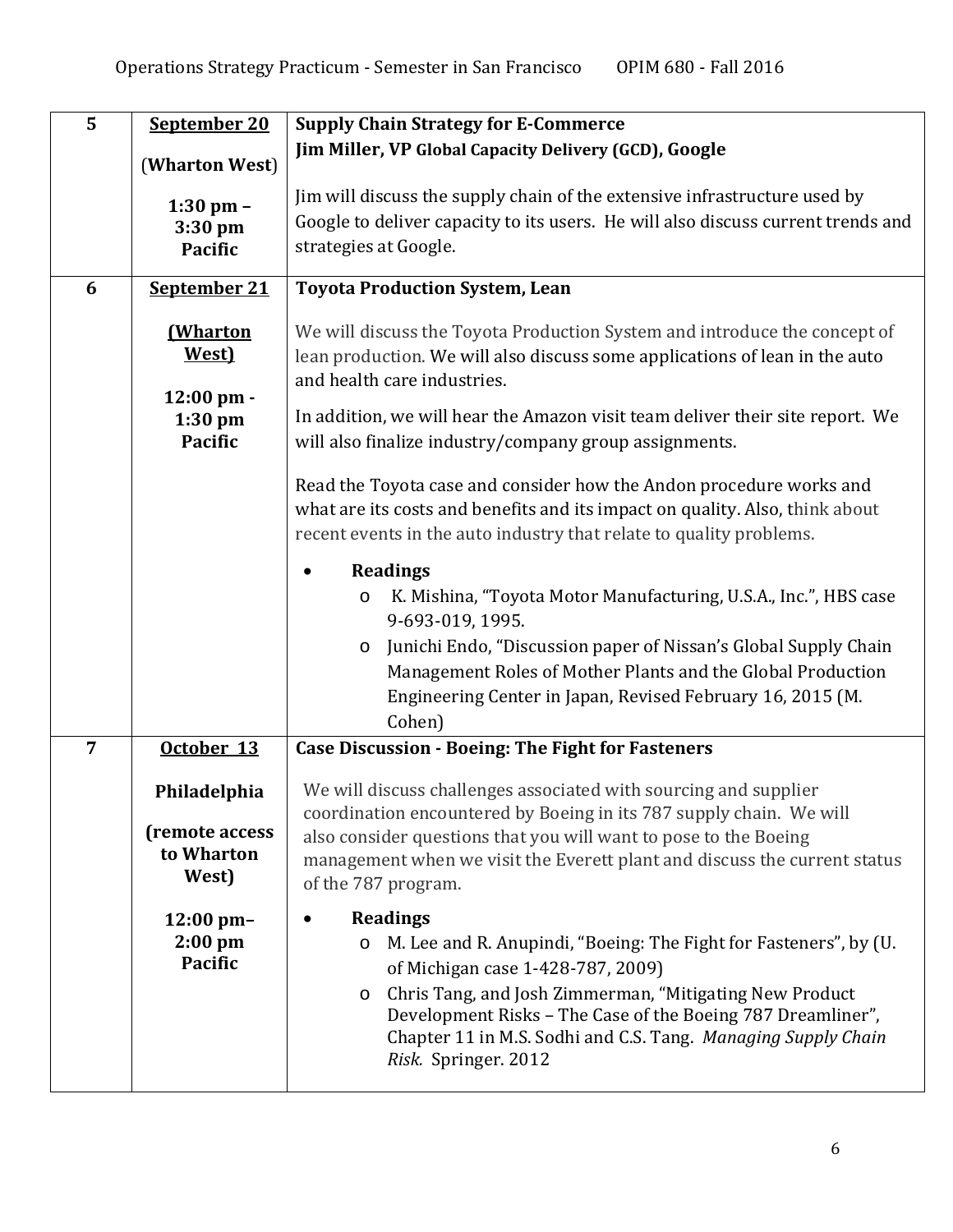| 8  | October 20                                            | <b>Global Supply Planning - Sourcing and Location Decisions</b>                                                                                                                                                                                                                                                                                                                                                                                                                                                                                                                                                                                                            |  |  |  |
|----|-------------------------------------------------------|----------------------------------------------------------------------------------------------------------------------------------------------------------------------------------------------------------------------------------------------------------------------------------------------------------------------------------------------------------------------------------------------------------------------------------------------------------------------------------------------------------------------------------------------------------------------------------------------------------------------------------------------------------------------------|--|--|--|
|    | Philadelphia<br>(remote access<br>to Wharton          | We will review the current situation concerning global manufacturing<br>sourcing, including the results of a recent Benchmark study.<br><b>Readings</b>                                                                                                                                                                                                                                                                                                                                                                                                                                                                                                                    |  |  |  |
|    | West)<br>$1:30$ pm $-$<br>$3:30$ pm<br><b>Pacific</b> | "What It Takes to Re-Shore Manufacturing Successfully", Willy C.<br>$\circ$<br>Shih, Sloan Management Review, Fall, 2014.<br>"Shifts in Cost Competitiveness Reshape Global Manufacturing",<br>$\circ$<br>Sourcing Journal, September 05, 2014.<br>"Yen's Shifting Value Helps Japanese Carmakers Meet New<br>$\circ$<br>Challenges", Knowledge@Wharton, April 01, 2014.<br>"Benchmarking Global Production Sourcing Decisions: Where<br>$\circ$<br>and Why Firms Offshore and Re-shore", Morris A. Cohen, Shiliang<br>Cui, Ricardo Ernst, Arnd Huchzermeier, Panos Kouvelis, Hau L.<br>Lee, Hirofumi Matsuo, Marc Steuber, Andy A. Tsay, OID Working<br>Paper, 2016.<br>O |  |  |  |
| 9  | November 3                                            | <b>Logistics Systems and Distribution Strategy</b>                                                                                                                                                                                                                                                                                                                                                                                                                                                                                                                                                                                                                         |  |  |  |
|    | (remote access<br>to Wharton<br>West)                 | In the first half of this session we will discuss the management of distribution<br>and logistics within a global supply chain. We will focus on issues associated<br>with risk pooling, coordination and technology. We also will present insights<br>derived from analytical models and current practices for materials<br>management, cross-docking, and warehouse automation.                                                                                                                                                                                                                                                                                          |  |  |  |
|    | $12:00$ pm $-$<br>$2:00$ pm<br><b>Pacific</b>         | In the second half of the session the groups will present their industry reports<br>for the companies that we will be visiting.                                                                                                                                                                                                                                                                                                                                                                                                                                                                                                                                            |  |  |  |
|    |                                                       | <b>Readings</b><br>G. Cachon and C. Terwiesch, "Risk-Pooling Strategies to Reduce<br>$\circ$<br>and Hedge Uncertainty", Chapter 15 "Matching Supply with<br>Demand: An Introduction to Operations Management", 3rd edition,<br>McGraw Hill, 2011.                                                                                                                                                                                                                                                                                                                                                                                                                          |  |  |  |
| 10 | November 8                                            | <b>Visit US Navy</b>                                                                                                                                                                                                                                                                                                                                                                                                                                                                                                                                                                                                                                                       |  |  |  |
|    | (San Diego)                                           | We will have the opportunity to observe logistics, maintenance and fleet<br>support processes.                                                                                                                                                                                                                                                                                                                                                                                                                                                                                                                                                                             |  |  |  |
|    | $7:30$ am $-$<br>5:00 pm<br>Pacific                   | Aircraft Carrier Visit and discuss AVCAL (logistics process)<br>O<br>Naval Air Station - Logistics, Maintenance and Repair<br>$\circ$<br>Operations                                                                                                                                                                                                                                                                                                                                                                                                                                                                                                                        |  |  |  |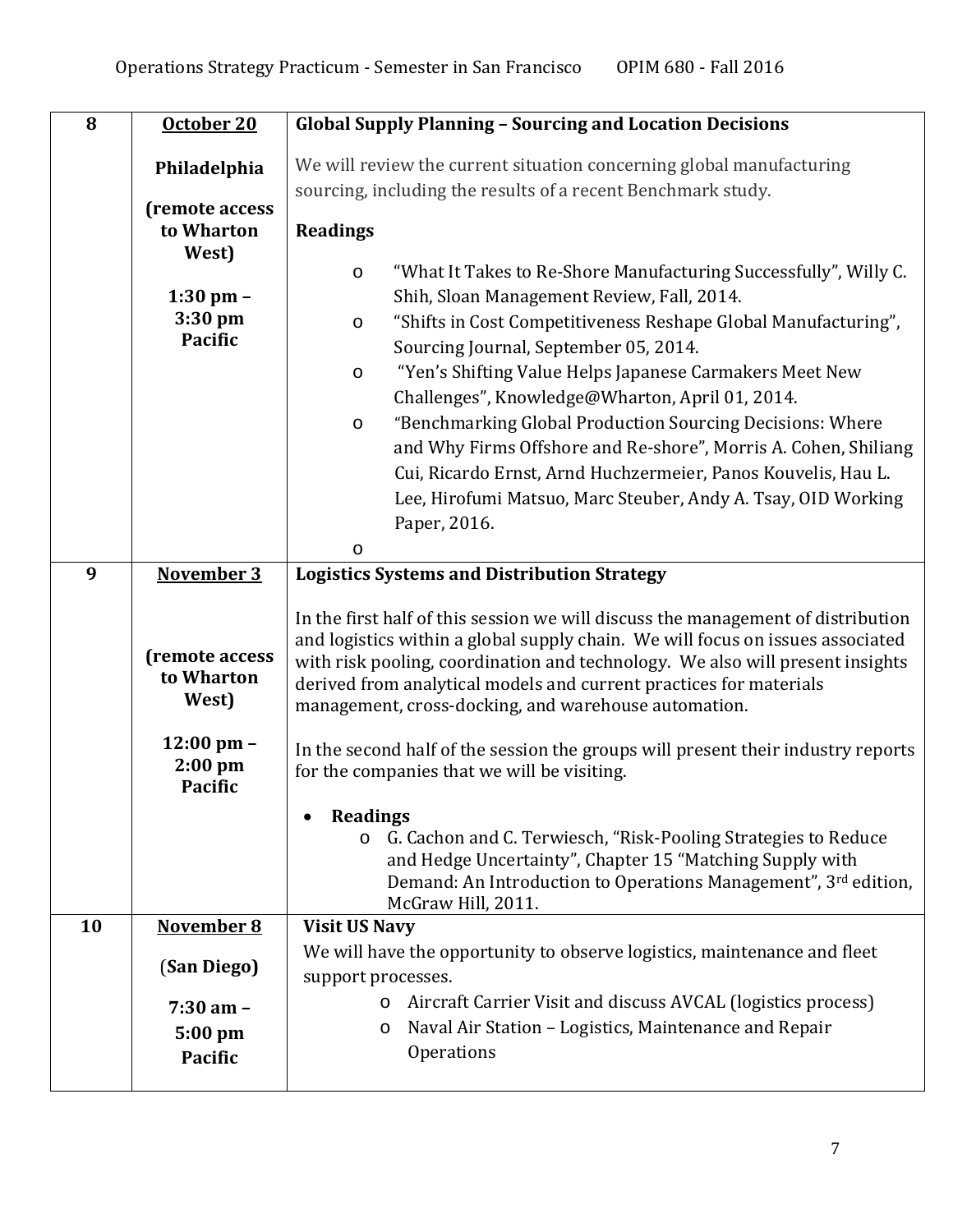| 11 | November 9                  | <b>Visit to Taylor Guitar Company</b>                                                                                                                       |  |  |
|----|-----------------------------|-------------------------------------------------------------------------------------------------------------------------------------------------------------|--|--|
|    | (San Diego)                 | <b>Global Supply Chain Strategy</b><br>$\circ$                                                                                                              |  |  |
|    |                             | Sustainment<br>$\circ$                                                                                                                                      |  |  |
|    | $7:30$ am -                 | Reading<br>$\bullet$                                                                                                                                        |  |  |
|    | $3:00$ pm<br><b>Pacific</b> | Y Lin and M. Han, "Sustainable Wood Sourcing at Taylor<br>$\circ$                                                                                           |  |  |
|    |                             | Guitars", University of San Diego                                                                                                                           |  |  |
| 12 | November 10                 | Visit maquiladora factories in Tijuana                                                                                                                      |  |  |
|    | (Tijuana)                   | We will visit several factories in the area over a two-day period. The                                                                                      |  |  |
|    |                             | following companies have been scheduled:                                                                                                                    |  |  |
|    | $7:30$ am $-$               |                                                                                                                                                             |  |  |
|    | 5:00 pm                     | Welch Allyn<br>Medtronics                                                                                                                                   |  |  |
|    | <b>Pacific</b>              |                                                                                                                                                             |  |  |
| 13 | November 11                 | Visit maquiladora factories in Tijuana - continued                                                                                                          |  |  |
|    | (Tijuana)                   | TBD - Aerospace and Defense company                                                                                                                         |  |  |
|    |                             | Plantronics                                                                                                                                                 |  |  |
|    | $7:30$ am $-$               |                                                                                                                                                             |  |  |
|    | $5:00$ pm                   |                                                                                                                                                             |  |  |
|    | <b>Pacific</b>              |                                                                                                                                                             |  |  |
| 14 | November 14                 | Supply Chain Strategy - Garrett van Ryzin, Uber                                                                                                             |  |  |
|    |                             |                                                                                                                                                             |  |  |
|    | <b>Wharton West</b>         | Garrett van Ryzin is a professor at the Columbia Business School. He has<br>been working with Uber as a visiting scholar for several years. He will discuss |  |  |
|    | $10:00$ am $-$              | issues that include pricing and revenue management.                                                                                                         |  |  |
|    | $12:00 \text{ pm}$          |                                                                                                                                                             |  |  |
|    | <b>Pacific</b>              |                                                                                                                                                             |  |  |
|    |                             |                                                                                                                                                             |  |  |
|    |                             |                                                                                                                                                             |  |  |
| 15 | November 16                 | <b>Boeing Everett Plant Visit</b>                                                                                                                           |  |  |
|    |                             |                                                                                                                                                             |  |  |
|    | (Seattle)                   | Our agenda will include:                                                                                                                                    |  |  |
|    |                             | o VIP plant tour                                                                                                                                            |  |  |
|    | $7:00 \text{ am } -$        | Production Integration Center (supplier management and<br>$\circ$<br>coordination)                                                                          |  |  |
|    | $5:00$ pm                   | <b>Everett Delivery Center</b><br>$\circ$                                                                                                                   |  |  |
|    | <b>Pacific</b>              | Meeting with Boeing managers, including managers who were<br>$\circ$                                                                                        |  |  |
|    |                             | involved the Fasteners case - continue the case discussion                                                                                                  |  |  |
|    |                             | Overview of current strategies for global sourcing and product<br>$\circ$                                                                                   |  |  |
|    |                             | development for in the 787 Dreamliner program.                                                                                                              |  |  |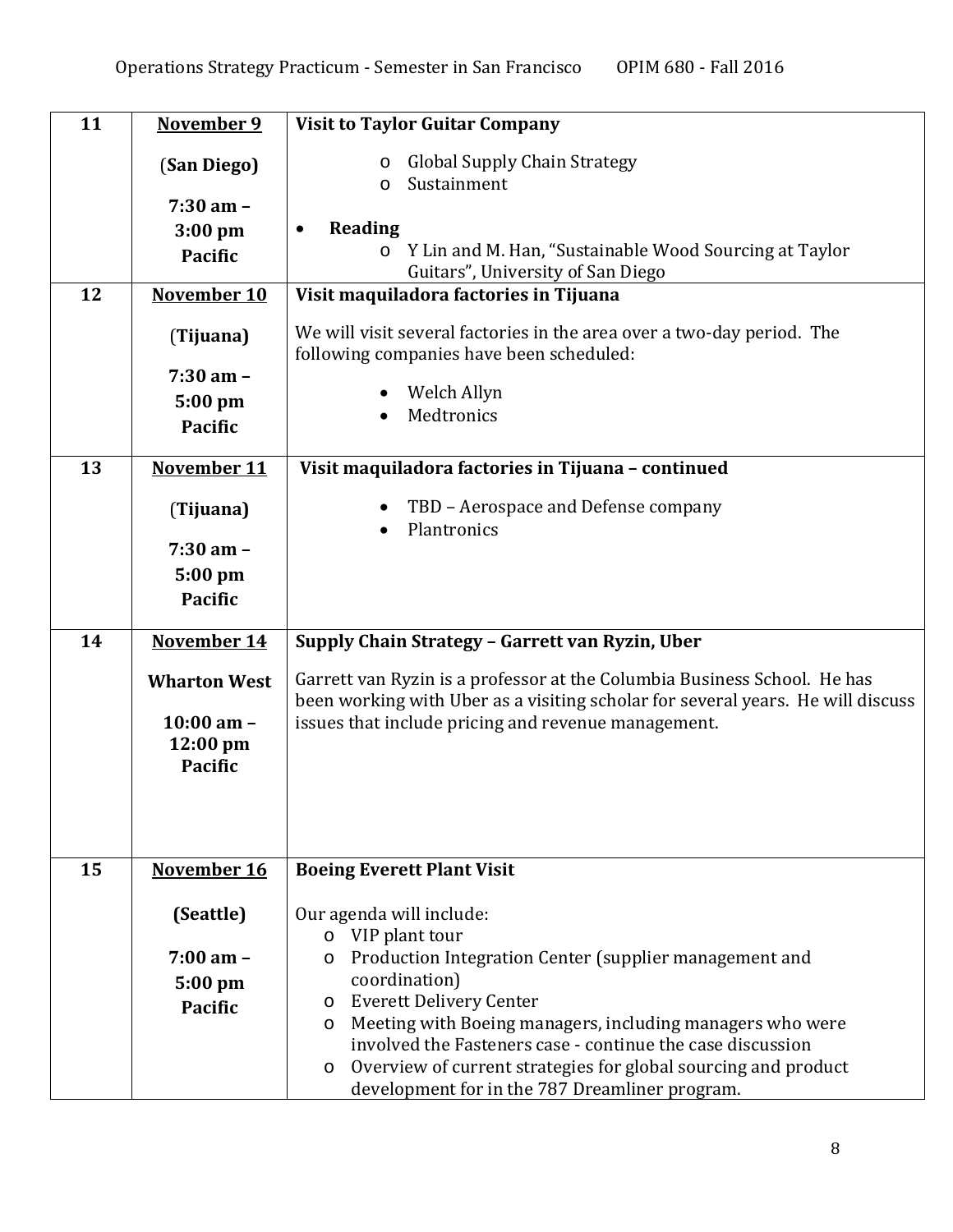| 16 | November 17                                                           | <b>Visit Costco</b>                                                                                                                                                                                                                                                               |
|----|-----------------------------------------------------------------------|-----------------------------------------------------------------------------------------------------------------------------------------------------------------------------------------------------------------------------------------------------------------------------------|
|    | (Seattle)<br>$8:00$ am -<br>$1:00$ pm<br><b>Pacific</b>               | We will visit the main Costco Depot in Sumner and observe the role of cross-<br>docking. We will then visit the first Costco Warehouse store. We will have<br>the opportunity to meet with Costco managers at both locations and learn<br>about the unique Costco business model. |
| 17 | <b>November 17</b>                                                    | <b>Visit Amazon Headquarters</b>                                                                                                                                                                                                                                                  |
|    | (Seattle)<br>$2:00$ am $-$<br>4:30 pm<br>Pacific                      | We will meet with senior Operations managers to discuss supply chain and<br>logistics strategy                                                                                                                                                                                    |
| 18 | December 5                                                            | Logistics / Distribution Strategy - Guest Speaker, Brian Doyle, Sr.                                                                                                                                                                                                               |
|    | (Wharton<br>West)<br>$10am -$<br>12:00 pm<br><b>Pacific</b>           | Director, Lean Six Sigma, McKesson Corporation<br>Company executives will present an overview of McKesson's strategy for drug<br>and medical supply distribution.                                                                                                                 |
| 19 | December 5                                                            | Logistics Support Systems - Guest Speaker, Ryan Peterson, CEO,                                                                                                                                                                                                                    |
|    | (Wharton<br>West)<br>$2:00 \text{ pm} -$<br>4:30 pm<br><b>Pacific</b> | <b>Flexport</b><br>Founder / CEO will present an overview of how their product and services<br>support global supply chain material management.                                                                                                                                   |
| 20 | December 6                                                            | <b>Analytic Paper - Group Presentations</b>                                                                                                                                                                                                                                       |
|    | (Wharton<br>West)<br>$10am -$                                         | Each group will have 15 minutes to present an overview of their Analytic<br>paper findings.                                                                                                                                                                                       |
|    | 12:00 pm<br>Pacific                                                   |                                                                                                                                                                                                                                                                                   |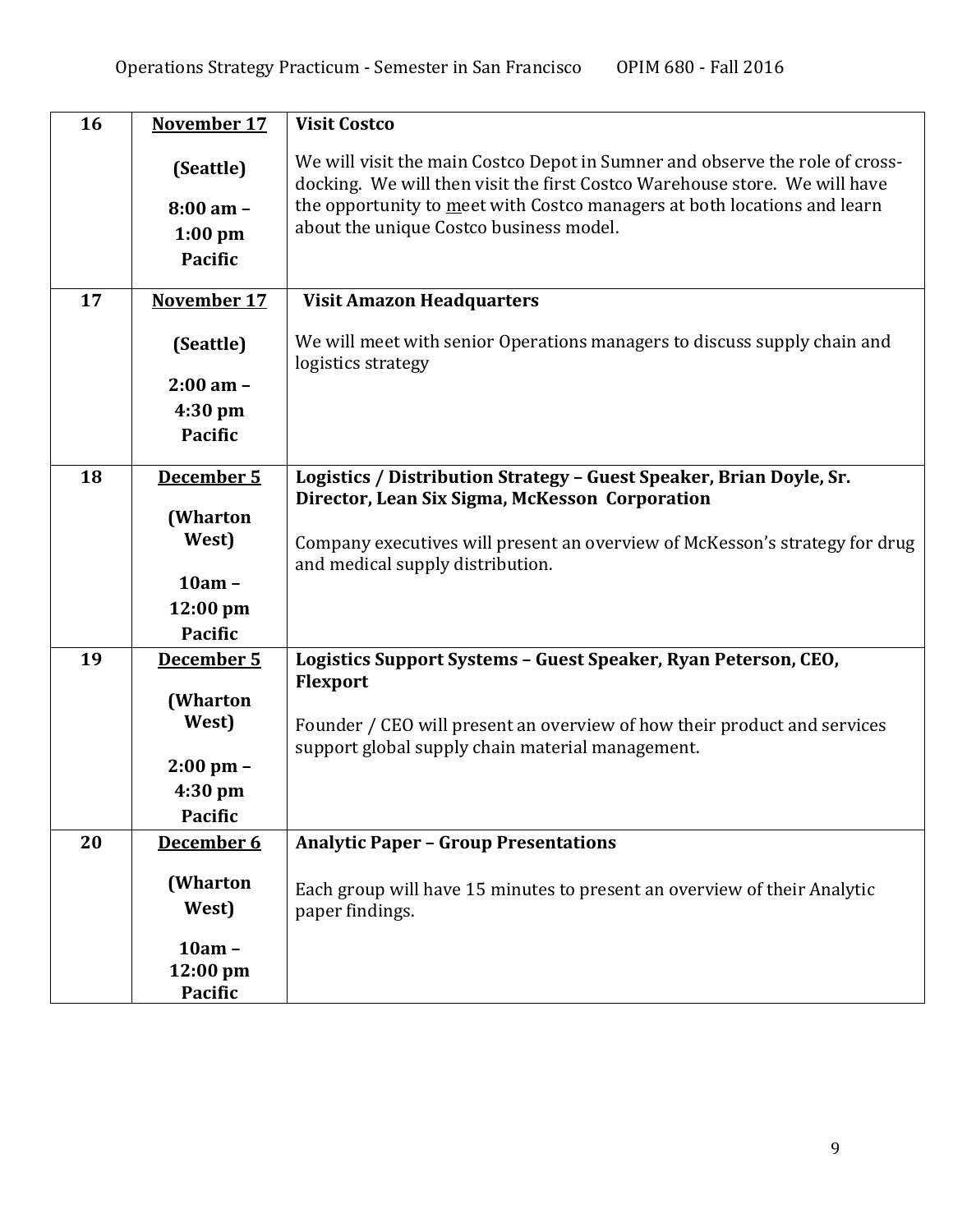| 21 | December 7          | <b>Debrief session</b>                                                                                                                         |  |  |
|----|---------------------|------------------------------------------------------------------------------------------------------------------------------------------------|--|--|
|    | (Wharton<br>West)   | Each student will have the opportunity to comment on lessons learned from<br>the course.                                                       |  |  |
|    | $4:00 \text{ pm} -$ |                                                                                                                                                |  |  |
|    | $5:00$ pm           |                                                                                                                                                |  |  |
|    | Pacific             |                                                                                                                                                |  |  |
| 22 | December 7          | <b>Final session and Reception</b>                                                                                                             |  |  |
|    | (Wharton<br>West)   | We will review highlights of the company visits and discuss key lessons<br>learned.<br>We will conclude the course with an informal reception. |  |  |
|    | $5:00 \text{ pm} -$ |                                                                                                                                                |  |  |
|    | $6:30 \text{ pm}$   |                                                                                                                                                |  |  |
|    | <b>Pacific</b>      |                                                                                                                                                |  |  |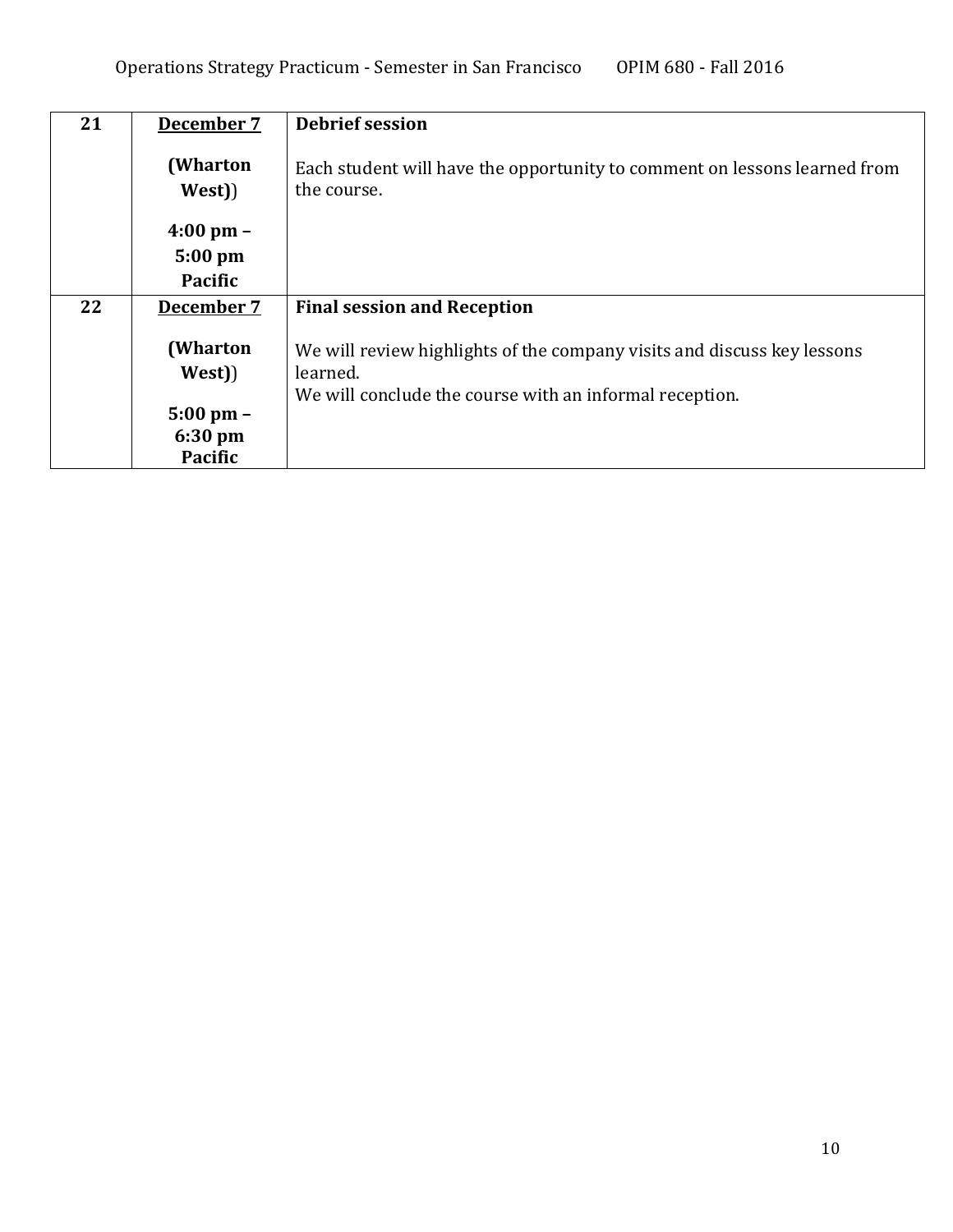### **Case Assignments (Individual assignments ‐ 25% of your overall grade)**

#### **First Case Assignment ‐ Cisco**

On March 11, 2011 a major earthquake struck Tohoku Japan. It had a devastating impact on global supply chains. Read the case, **Cisco SCRM in Action: 2011 Tohoku Earthquake,** by Ravi Anupindi (Tauber Institute, U. of Michigan case 1-429-284, 2013) and also read **Supply Chain Risk Management at Cisco: Response to H1N1** (U. of Michigan case 1‐428‐ 881), – read pages 2 through top of page 9 for a description of Cisco's approach to risk management. Prepare a 750 word paper *(plus or minus 5%; double‐spaced; put word count and* your *name* at the *top*) that addresses the following questions:

- *1. What are the major challenges facing Cisco as result of supply chain disruptions caused by the earthquake?*
- *2. How should Cisco manage the crisis?*
- *3. What metrics should be used by Cisco to support Supply Chain Risk Management? What data would you need to estimate these metrics? At what organizational level (plant, product, supply chain, business unit) would it be appropriate to apply these metrics? What may be typical uses of these metrics?*
- *4. How should Cisco mitigate the impact of the disruption to their supply chain? What tradeoffs and risks should they consider and how are these related to the metrics? In particular, how can the TTR metric be used?*
- *5. Comment on Cisco's SCRM process and how they dealt with the Tohoku crisis. What are its major strengths? Do you see any weaknesses?*

You should also read the following articles (posted on Canvas) as you prepare your answers to the case:

- 1. D. Reynolds, "Lessons From Tohoku", Wharton Magazine, January 26<sup>th</sup>, 2012,
- 2. D. Simchi Levi, "From Super Storms to Factory Fires: Managing Unpredictable Supply-Chain Disruptions", Harvard Business Review, Jan-Feb 2014.
- 3. A. Pollack and S. Lohr, "A Japanese Plant Struggles to Produce a Critical Auto Part", New York Times, April 278, 2011.

Read the case and think about the assignment questions. We will discuss this case in class at Wharton West on **Sept. 8**. James Steele, who was director of Cisco's SCRM program at the time of the quake, will be joining us in class on **Sept. 8**. Your paper is due on **Sept. 15**, posted on Canvas.

### **Second Case Assignment ‐ Azagna**

Read the Azagna case study and be prepared to offer your recommendations to them in our class discussion of the case. Prepare a 500 word paper *(plus or minus 5%; double‐spaced; put word count and your name at the top)* that addresses the following questions: 

*1. What short term recommendations would you make to Lesley?*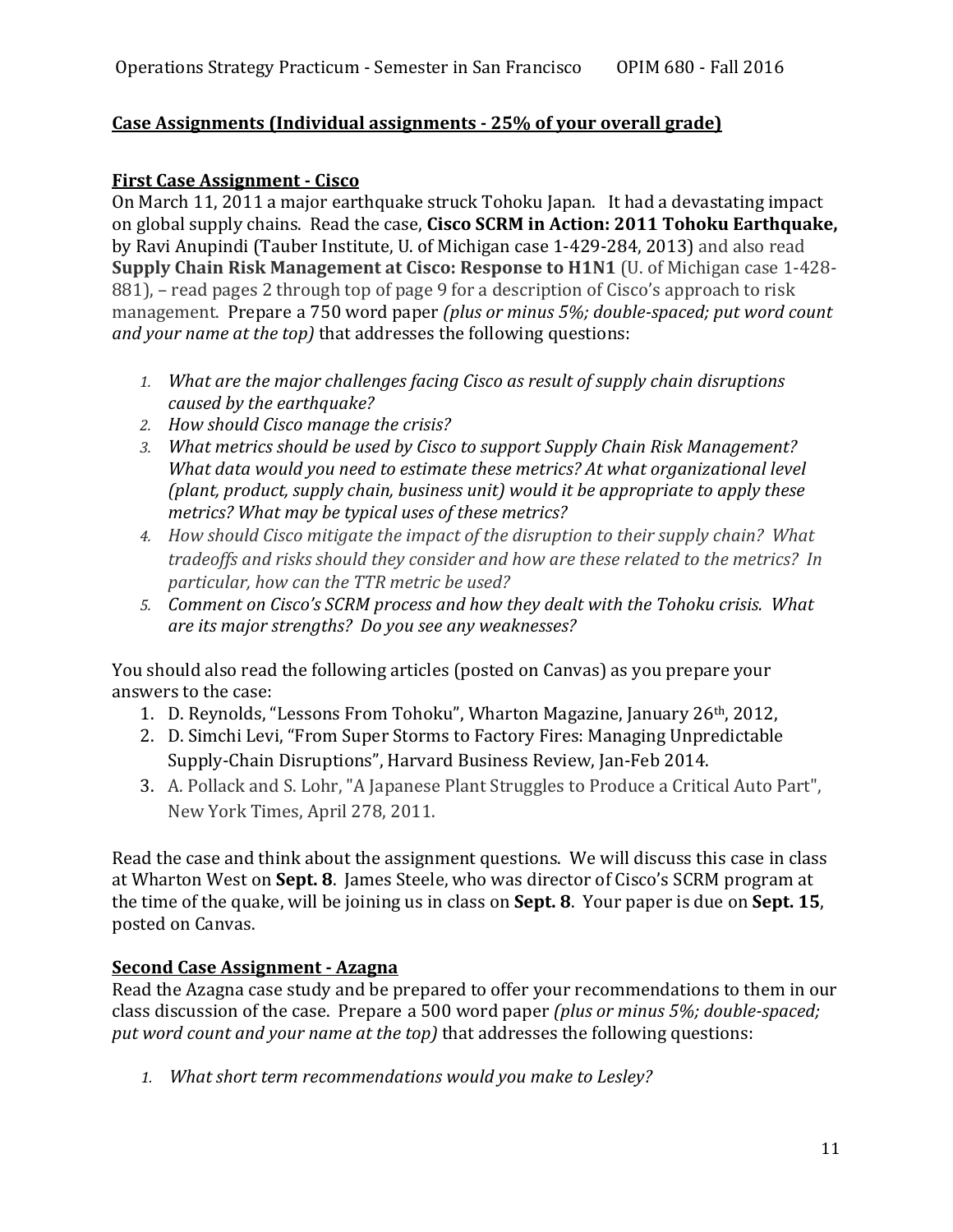*2. What long term recommendations would you make to Azagna to better compete in the market for lighting solutions in Africa? Think comprehensively about your recommendations.*

We will discuss the case in class on **Sept. 19** at Wharton West. Your report is due on **Sept.** 26 posted on Canvas.

## **Third Case Assignment ‐ Boeing**

Boeing encountered an unusual supply chain problem during its 787 Dreamliner product development and manufacturing process, related to a small and unlikely source of difficulty, namely shortages and delays in the supply of fasteners needed to hold the airframe together. Read the case, **Boeing: The Fight for Fasteners**, by Moses Lee and Ravi Anupindi (Tauber Institute, U. of Michigan case 1-428-787, 2009) and prepare a 750 word paper *(plus or minus 5%; double‐spaced; put word count and your name at the top)* that addresses the following questions:

- *1. What were the causes of the fastener crisis at Boeing? How was the problem ignored for so long? What effect did the 787 Dreamliner project have on fastener supply?*
- *2. What are the key elements of the Fastener Procurement Model (FPM)?*
- *3. Describe the material, information, and financial flows between Boeing, fastener manufacturers (suppliers) and Tier‐1 partners under FPM.*
- *4. Evaluate FPM from the perspective of Boeing, fastener manufacturers, Tier‐1 partners, and other stakeholders.*
- *5. Critique the approach taken by Boeing in implementing FPM. What problems has Boeing encountered in rolling out the FPM?*
- *6. What are some of the costs, benefits and risks associated with a "customer managed inventory" strategy such as FPM.*

You should also read the article by Chris Tang, and Josh Zimmerman, **Mitigating New Product Development Risks – The Case of the Boeing 787 Dreamliner**, Chapter 11 in M.S. Sodhi and C.S. Tang. *Managing Supply Chain Risk.* Springer. 2012, as you prepare your answers to the case.

Read the case and think about the first 4 assignment questions. We will discuss this case in class, (remote session) at Wharton West on **Oct. 13**, and also during our visit to Boeing's headquarters in Seattle on **Nov. 16**, where we will have the opportunity to discuss the case with Boeing managers. Your paper, which includes answers to all 5 questions, is due on **Nov. 25**, posted on Canvas.

### **Industry Background and Site Visit Report (Team assignment ‐ 20% of your overall grade)**

Each team will be assigned to a company that we will be visiting during the semester. Prior to the visit, the team will prepare and present or distribute a report that provides background information concerning the industry and the company that we will be visiting. Topics that could be included in this report include: current competitive trends, technology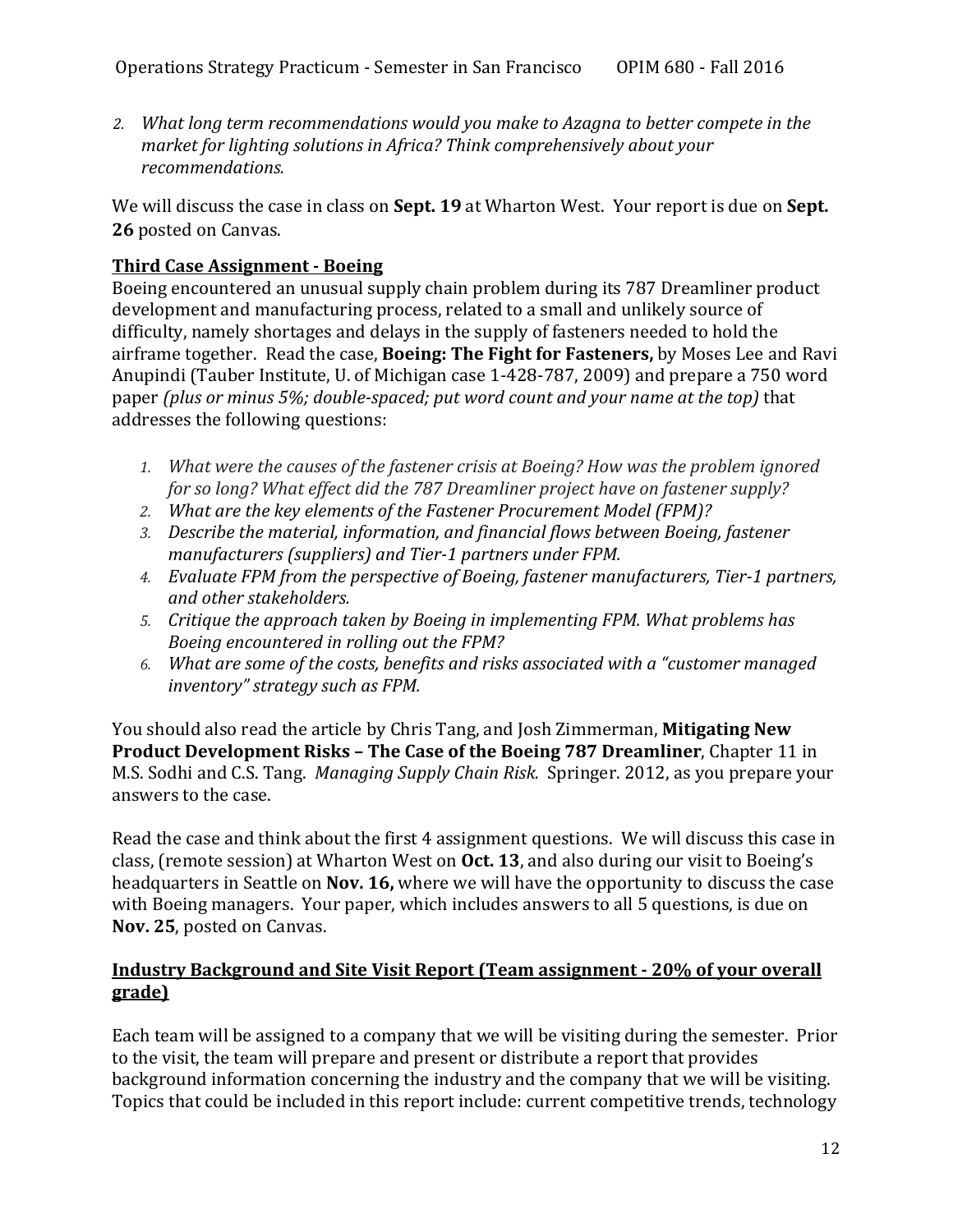developments affecting both the product and processes, the regulatory environment, etc. The team will then use the plant tour assessment tool (i.e. "Read a Plant Fast" by Goodson) to prepare a report based on the visit. The reports will be presented and/or shared with the full class after the visits. Group formations are due on **Sept.** 7, (and one group will be assigned to do the Sept. 9 Apple visit report). The same groups will be used for the analytic paper. Each group will present their industry / company background report to the class on **Nov. 3**. 

### **Analytic paper (Team assignment ‐ 20% of your overall grade)**

Prepare an analytical paper that identifies a company that has recently adjusted or modified its operations strategy concerning issues such as supply chain design and management, global sourcing, use of technology, product design, etc. and addresses the questions listed below. You will propose your choice of focal firm to the faculty for approval; we will try to avoid duplication since these papers will be a resource for the entire class once completed. Papers should be written by a group consisting of 3 or 4 students, the required length is 2,250 words *(plus or minus 5%; double‐spaced; put word count and your name at the top).*  

Your analysis should address the following questions:

- *1. What is the current design and management of the company's supply chain and how has this design and management been affected by the recent strategy change?*
- *2. What are the reasons that the company has offered for making the changes to its operations strategy?*
- *3. What is your assessment of the reasons that these changes have been made?*
- *4. What is the expected (or observed) impact of the strategy change on competitive position, financial performance and operation performance?*
- *5. Compare and contrast to what other companies in the same industry are doing, i.e. have other companies in the industry made operations strategy changes? Are the decisions of the other companies the same or different? Why? Are there trends for the industry?*
- *6. What are the key challenges facing the industry with respect to supply chain sourcing, technology and competition?*

We recommend that you consider a company from one of the industries, which we will be interacting with through company visits and guest speaker sessions, (but not one of the companies we visit or from whom we host a speaker). Please indicate your first and second choices for a company/industry in advance, (**due Sept. 20**), so that we can insure that a wide range of issues and settings is covered. To the extent possible, the industry background and site visit report group assignments will be made to complement the analytic paper company topic selected. Group assignments for the analytic paper and industry / visit report will be finalized on **Sept. 21**.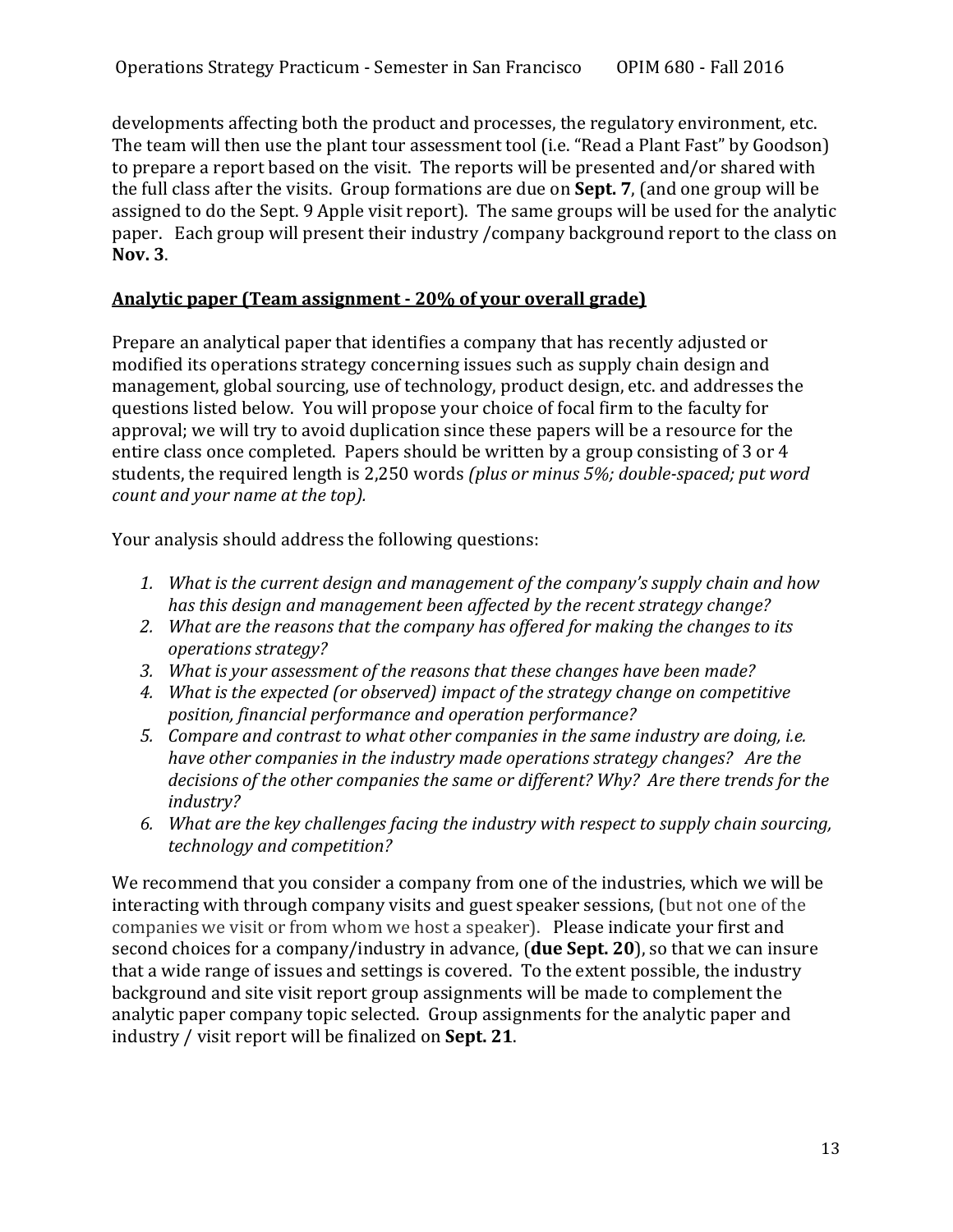**Recommended Industries:** Aerospace and Defense; Apparel; Appliances; Automobiles; Computers/Information and Communication Technologies (ICT); Consumer Electronics; Entertainment; Gaming; Logistics and Distribution; Health Care; Retail; Semiconductor Manufacturing and Semiconductor Equipment; Toys.

This paper is due on **Dec.** 2, posted on Canvas, and will be discussed **on Dec.** 6 at Wharton West. Each team will be required to present a brief (10 minute) presentation describing the findings of their analytic paper.

### **Final reflection paper (Individual assignment ‐ 15% of your overall grade)**

This individual assignment is an opportunity to reflect on what you have learned in the course and through the site visits. It is worth 30% of your grade and is due on Dec. 15, posted on Canvas. You should give your thoughts on 1) the current status, 2) future trends and 3) key drivers of operations strategy and sourcing decisions in the industries we visited. Our guideline for length is 750 words, roughly three pages, although this is a recommended, but not required, length; your paper can be either shorter or longer, as long as it captures your thoughtful reflections on your experience in the course.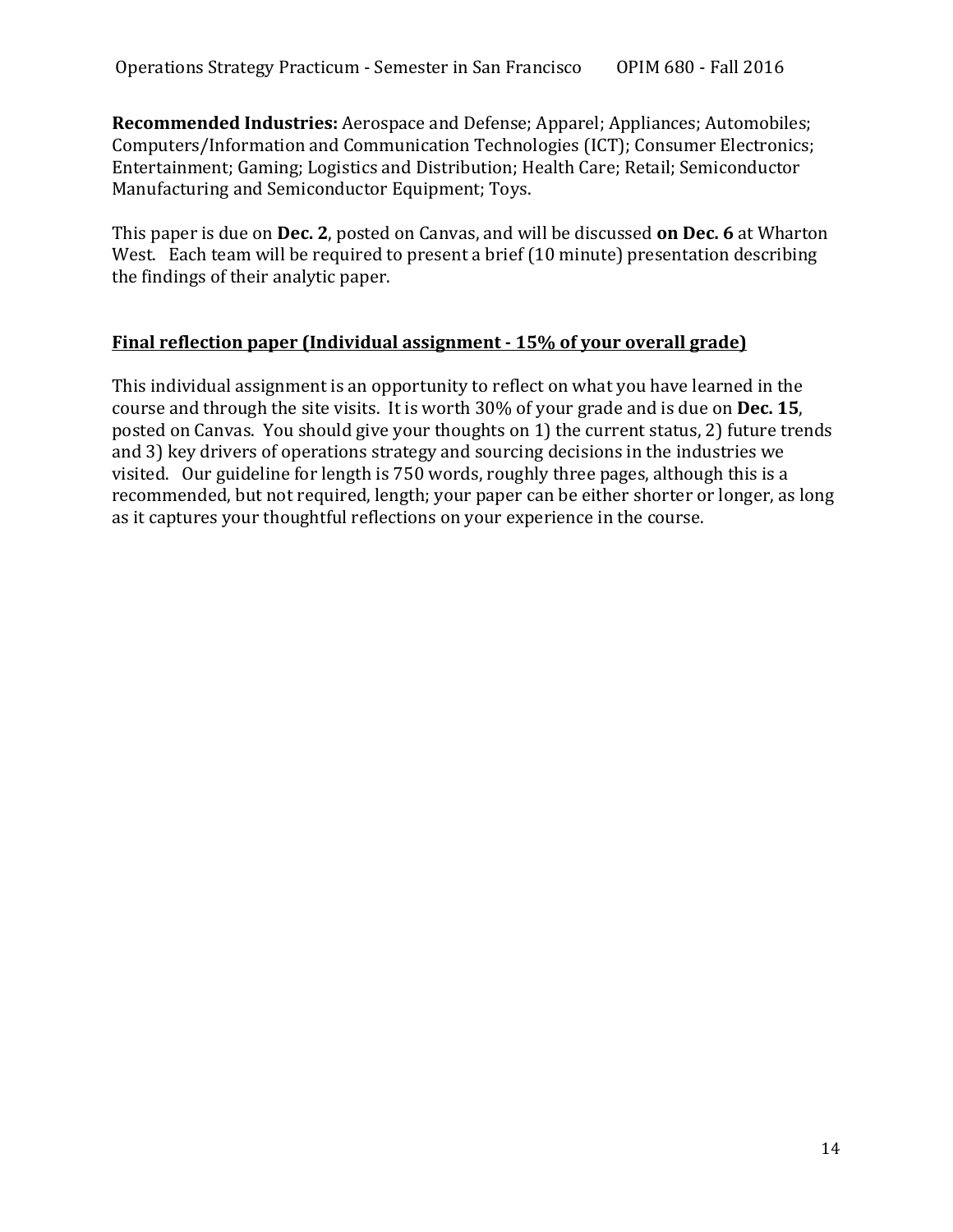# **Detailed Schedule**

| <b>Dates</b>                                 | <b>Session</b>                                                                                                             | <b>Location</b>                                                                                           | <b>Assignment</b>                                                                                                                                                                                                          |
|----------------------------------------------|----------------------------------------------------------------------------------------------------------------------------|-----------------------------------------------------------------------------------------------------------|----------------------------------------------------------------------------------------------------------------------------------------------------------------------------------------------------------------------------|
| 8/15                                         | - - -                                                                                                                      | - - -                                                                                                     | Course application due                                                                                                                                                                                                     |
| 8/26                                         |                                                                                                                            | - - -                                                                                                     | Course travel expense<br>payment due                                                                                                                                                                                       |
| 9/07/2016<br>10:00 am - 11:30 pm             | 1-A: Opening class and<br><b>Operations Strategy</b><br>lecture                                                            | <b>Wharton West</b>                                                                                       | Read the Fisher and Lee<br>articles.<br>Think of some current<br>examples of the various<br>operations strategy concepts.                                                                                                  |
| 9/07/2016<br>11:30 am - 12:00 pm             | 1-B: Plant Tours &<br><b>Industry Reports</b>                                                                              | <b>Wharton West</b>                                                                                       | Form groups for group<br>assignments                                                                                                                                                                                       |
| 9/08/2016<br>1:30 pm - 3:00 pm               | 2: Supply Chain Risk<br>Management<br><b>Visitor: James Steele,</b><br><b>Global Supply Chain</b><br><b>Manager, Cisco</b> | <b>Wharton West</b>                                                                                       | Read the Tohuku case and<br>the first 9 pages of the HIN!<br>Case.<br>Think about the assignment<br>questions and prepare<br>questions for our visitor,<br>James Steele of Cisco.<br>Other readings are for<br>background. |
| $9/09/2016 - 8:30$ am -<br>$4:00 \text{ pm}$ | 3: Corporate Visit to<br>Amazon Fulfillment<br>Center, in Tracey, CA.                                                      | Board bus at<br><b>Wharton West</b><br><b>Travel to Tracey</b><br>CA.<br>Return to<br><b>Wharton West</b> | Review the plant tour article<br>by Goodson.<br>Note in particular how<br>material, people and<br>technology are managed.                                                                                                  |
| 9/15                                         |                                                                                                                            |                                                                                                           | Cisco case report is due                                                                                                                                                                                                   |
| 9/19/2016<br>1:30 pm - 3:30 pm               | 4: Azagana Case<br>Discussion<br><b>Visitor: To be</b><br>introduced in class                                              | <b>Wharton West</b>                                                                                       | Read the case and be<br>prepared to discuss the<br>assignment questions.<br>Guajardo paper is for<br>background.                                                                                                           |
| 9/20/2016<br>1:30 pm - 3:30 pm               | 5. Supply Chain Strategy<br>for E-Commerce<br>Visitor: Jim Miller, VP<br><b>Global Capacity Delivery,</b><br>Google        | <b>Wharton West</b>                                                                                       | Come prepared with<br>questions concerning current<br>strategy developments at<br>Google.                                                                                                                                  |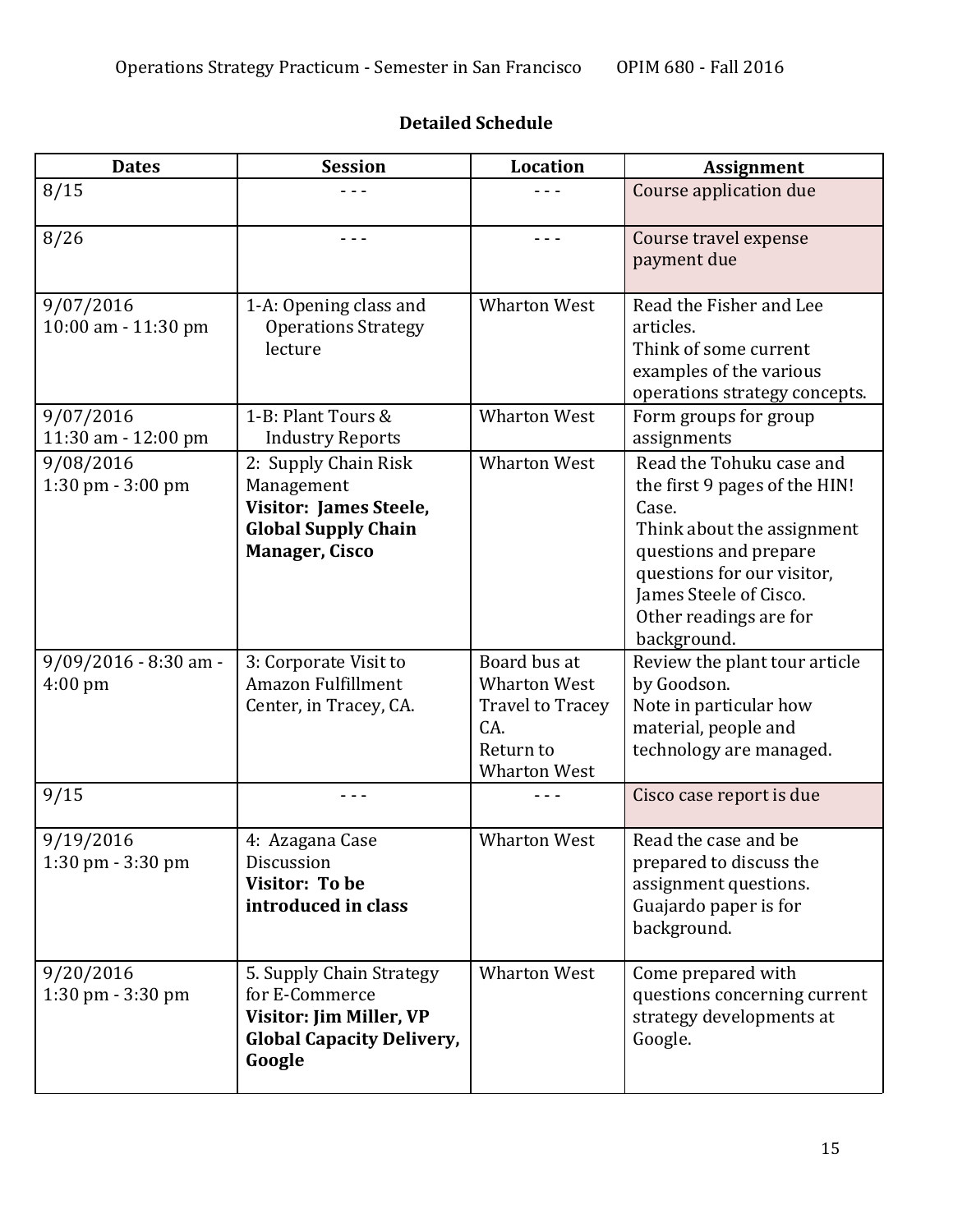| 9/21/2016<br>12:00pm - 1:30 pm                     | 6. Toyota Productions<br>System, Lean                           | <b>Wharton West</b>                                         | Read the Toyota case and the<br>Nissan paper by Endo.<br>Consider how the Andon<br>procedure works and what<br>are its costs and benefits and<br>its impact on quality. Also,<br>think about recent events in<br>the auto industry that relate<br>to quality problems.<br>There is no report required<br>for this case.<br>The Amazon Fulfillment<br>Center group tour report will<br>be presented.<br>We will also finalize other<br>group company / industry<br>assignments. |
|----------------------------------------------------|-----------------------------------------------------------------|-------------------------------------------------------------|--------------------------------------------------------------------------------------------------------------------------------------------------------------------------------------------------------------------------------------------------------------------------------------------------------------------------------------------------------------------------------------------------------------------------------------------------------------------------------|
| 9/26                                               |                                                                 |                                                             | Azagna case report due.                                                                                                                                                                                                                                                                                                                                                                                                                                                        |
| 10/13/2016<br>12:00 pm - 2:00 pm                   | 7: Boeing Fasteners Case<br>Discussion                          | Remote<br>Classroom<br>(Wharton West<br>and Wharton<br>PHL) | Read the case and prepare the<br>first 4 assignment questions<br>for discussion.                                                                                                                                                                                                                                                                                                                                                                                               |
| 10/20/2016<br>1:30 pm - 3:30 pm                    | 8: Global Supply Planning<br>- Sourcing & Location<br>Decisions | Remote<br>Classroom<br>(Wharton West<br>and Wharton<br>PHL) | Read the articles by Shih and<br>by Cohen et al. The other<br>articles are for background.                                                                                                                                                                                                                                                                                                                                                                                     |
| 11/03/2016<br>$12:00 \text{ pm} - 2:00 \text{ pm}$ | 9: Logistics Systems and<br><b>Distribution Strategy</b>        | Remote<br>Classroom<br>(Wharton West<br>and Wharton<br>PHL) | Read the text chapter by<br>Cachon and Terwiesch.<br>Groups will present their<br>industry reports for our<br>Seattle and San Diego/Tijuana<br>visits.                                                                                                                                                                                                                                                                                                                         |
| 11/08/2016 - 7:30 am<br>$-5:00 \text{ pm}$         | 10: Visit to US Navy                                            | San Diego CA                                                | We will the opportunity to<br>observe recent technology<br>developments, visit a ship<br>(carrier we hope) and visit<br>the Seals training facility to<br>learn about their supply chain<br>management challenges.                                                                                                                                                                                                                                                             |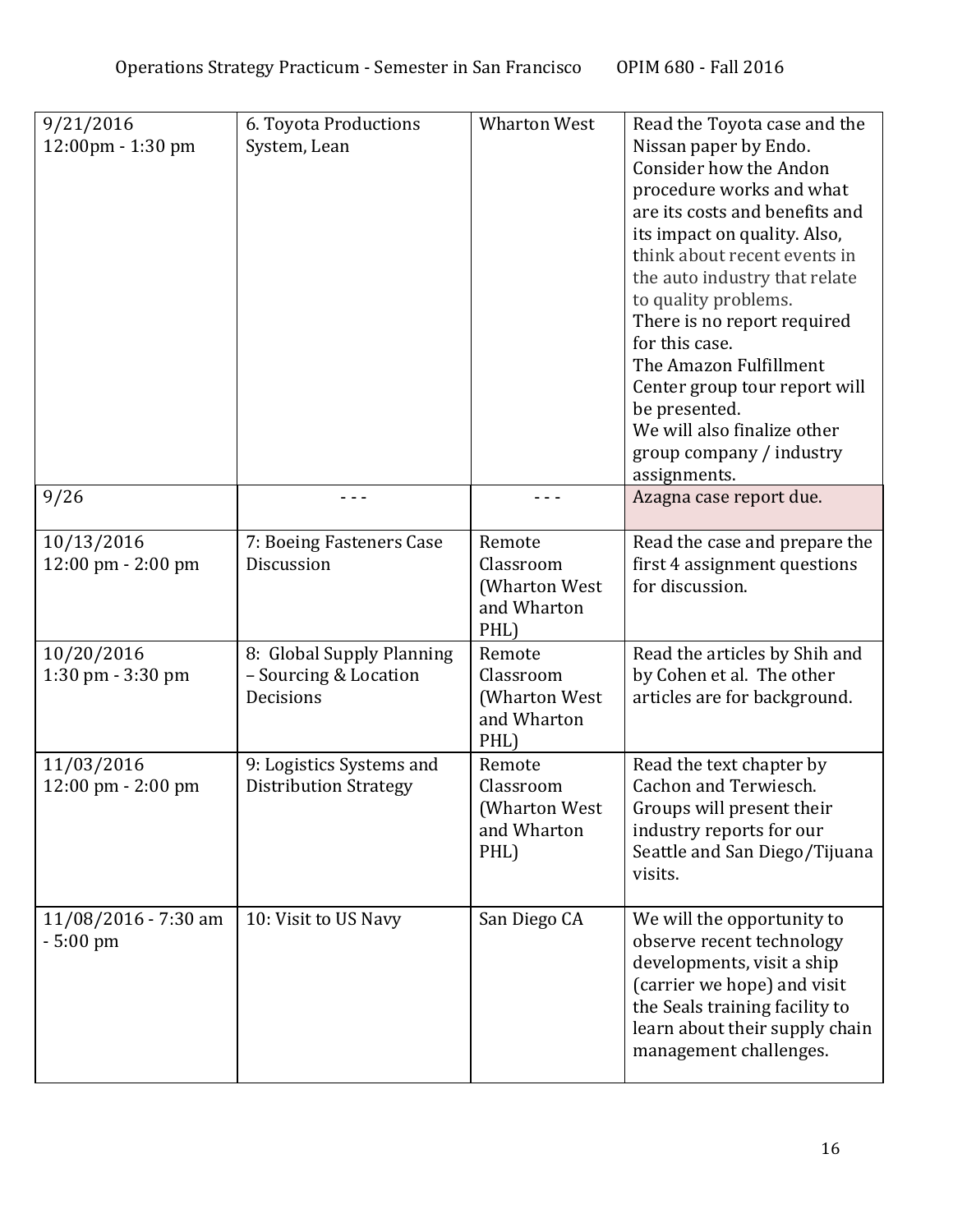| 11/09/2016 - 7:30 am<br>$-3:00 \text{ pm}$   | 11: Visit to Taylor Guitar<br>Company                                                                                                       | San Diego CA        | Read the background<br>readings and watch the video.                                                                                                                                                                                              |
|----------------------------------------------|---------------------------------------------------------------------------------------------------------------------------------------------|---------------------|---------------------------------------------------------------------------------------------------------------------------------------------------------------------------------------------------------------------------------------------------|
| $11/10/2016 - 7:30$ am<br>$-5:00 \text{ pm}$ | 12: Visit to two<br>maquiladora factories.<br>Plan is to visit<br>Welch Allyn and<br>Medtronics                                             | Tijuana, Mexico     | This will give us an<br>opportunity to see how "near-<br>shoring" works in practice.                                                                                                                                                              |
| 11/11/2016 - 7:30 am<br>$-5:00 \text{ pm}$   | 13: Visit to two<br>maquiladora factories.<br>Plan is to visit and A&D<br>company and Plantronics                                           | Tijuana, Mexico     | This will give us an<br>opportunity to see how "near-<br>shoring" works in practice.                                                                                                                                                              |
| 11/14/2016 -10:00<br>am - 12:00 pm           | 14: Supply Chain Strategy<br>at Uber<br><b>Visitor: Garrett van</b><br><b>Ryzin</b>                                                         | <b>Wharton West</b> | Professor Ryzin is a visiting<br>scholar at Uber. He will<br>discuss their pricing and<br>revenue management<br>strategies                                                                                                                        |
| 11/16/2016 - 7:00 am<br>$-5:00$ pm           | 15: Visit to Boeing Everett<br>Wa plant                                                                                                     | Seattle, Wa         | Our visit will include a VIP<br>tour of the 787 factory, the<br>Delivery Center (where<br>customers take delivery of<br>their aircraft) and the<br><b>Production Integration Center</b><br>(which handles supply chain<br>risk and coordination). |
| $11/17/2016 - 8:00$ am<br>$-1:00$ pm         | 16: Visit Costco depot and<br>warehouse store                                                                                               | Seattle, Wa         | We will learn about the<br>Costco business model and<br>how it is supported by their<br>logistics and supply chain<br>policies.                                                                                                                   |
| $11/17/2016 - 2:00$ pm<br>$-4:30$ pm         | 17: Amazon Headquarters                                                                                                                     | Seattle, Wa         | We will meet with managers<br>to discuss supply chain and<br>logistics strategy<br>developments.                                                                                                                                                  |
| 11/25                                        |                                                                                                                                             | - - -               | Boeing case report due                                                                                                                                                                                                                            |
| 12/2                                         | - - -                                                                                                                                       |                     | Analytic paper due                                                                                                                                                                                                                                |
| 12/05/2016 - 10:00<br>am - 12:00 pm          | 18: Logistics and<br>Distribution strategy in the<br>Pharma industry<br>Visitor: Brian Doyle, Sr.<br>Director, 6 Sigman,<br><b>Mckesson</b> | <b>Wharton West</b> | We will learn about the<br>distribution strategy at one of<br>the leading distributors of<br>drugs and medical products.                                                                                                                          |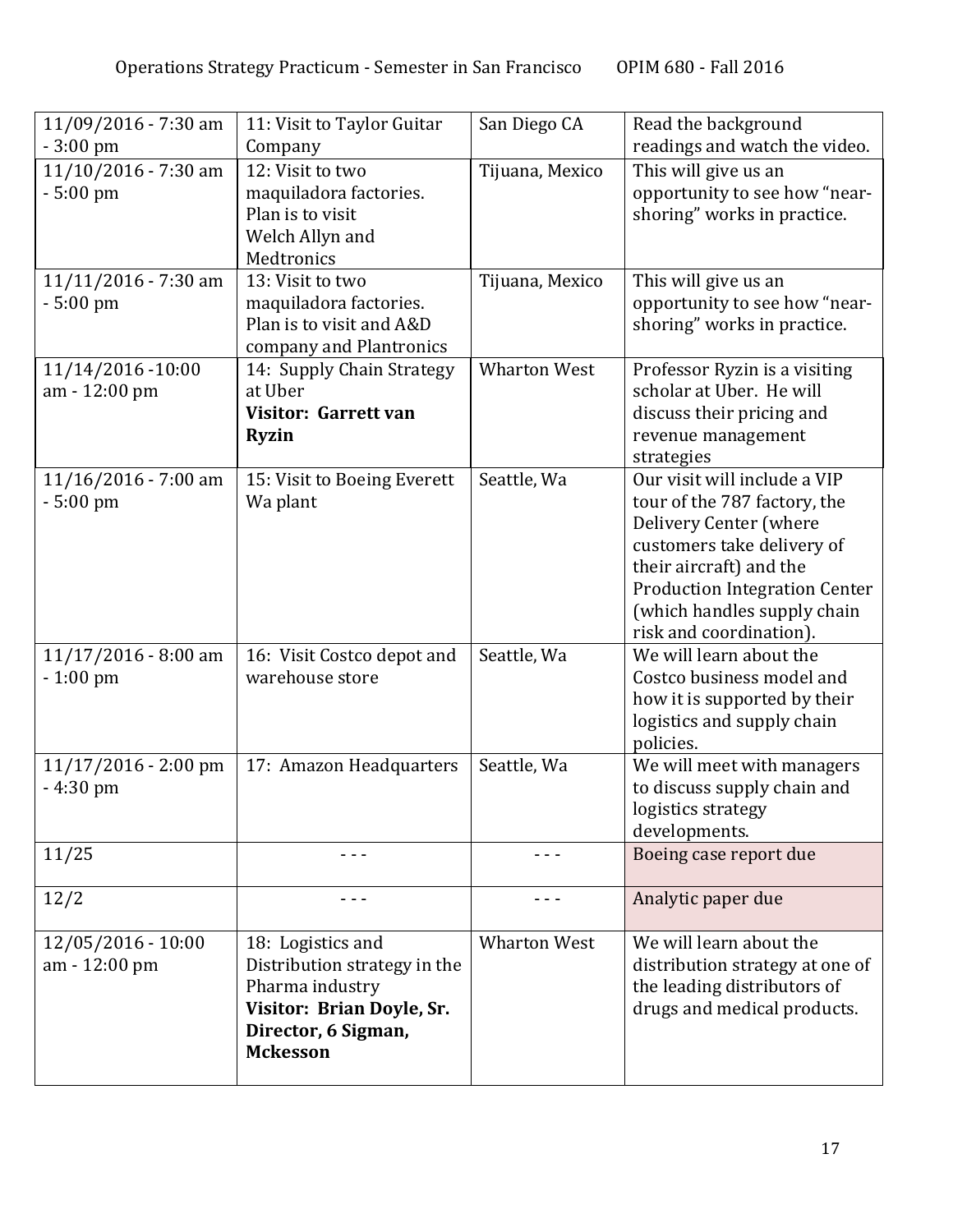| $12/05/2016 - 2:00$ pm<br>$-4:30 \text{ pm}$         | 19: Logistics Support<br><b>Technology Systems</b><br>Visitor: Ryan Peterson,<br><b>CEO, Flexport</b> | <b>Wharton West</b> | We will hear about<br>technology to support global<br>shipping. |
|------------------------------------------------------|-------------------------------------------------------------------------------------------------------|---------------------|-----------------------------------------------------------------|
| $12/05/2016 - 10:00$<br>am - 12:00 pm                | 20: Analytic Paper –<br><b>Group Presentations</b>                                                    | <b>Wharton West</b> | Each group will present a<br>summary of their analytic<br>paper |
| $12/05/2016 - 4:00 \text{ pm}$<br>$-5:00 \text{ pm}$ | 21: Debrief Session                                                                                   | <b>Wharton West</b> | Individual comments on the<br>course                            |
| $12/05/2016 - 5:00$ pm<br>$-6:30 \text{ pm}$         | 21: Final Session &<br>Reception                                                                      | <b>Wharton West</b> | Review highlights of the<br>course.<br>Informal reception.      |
| 12/15                                                |                                                                                                       |                     | Reflection paper due                                            |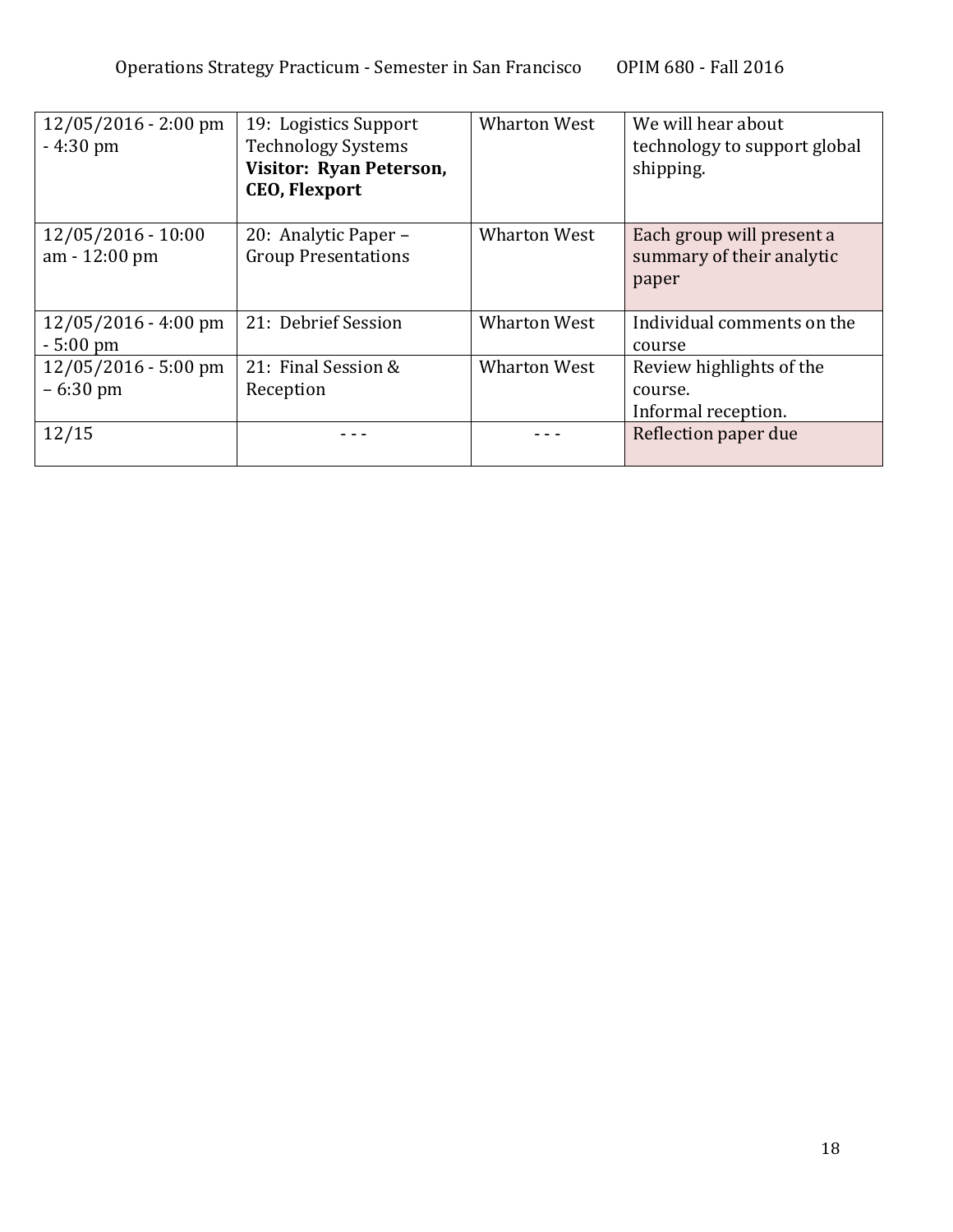## **Optional Reading List**

Note: Required readings are assigned for the lecture classes and the written assignments. All required readings will be posted on the course Canvas site. A subset of the optional readings will also be posted on the Canvas site and will be updated throughout the semester. Students are encouraged to suggest current readings to be shared with the class.

Optional readings provide: 1) recent examples of reshoring /nearshoring and insourcing, as counter-trends to offshoring and outsourcing, in a variety of firms, industries, and countries, from the business press; 2) comprehensive reports by think-tanks, consulting firms, and government agencies on the economic and policy issues surrounding manufacturing in advanced economy countries such as the U.S. and Japan; 3) examples of research articles by faculty that convey their interests and provide context for this course. Suggested books are listed as well.

- 1) Recent examples of reshoring/nearshoring and insourcing from the business press
	- a) "Mexico's maquiladoras: Big maq attack", The Economist, Oct  $26<sup>th</sup>$ , 2013.
	- b) "Yen's Shifting Value Helps Japanese Carmakers Meet New Challenges", Knowledge@Wharton, April 01, 2014.
	- c) "Reshoring Could Create 200,000 jobs over next decade", Financial Times, March 11, 2014.
	- d) "UK Reshoring Faces Battle Industrialists War", Financial Times, January 24, 2014.
	- e) "Few US Reshorings Go Ahead, Study Finds", Financial Times, September 7, 2014.
	- f) "Reshoring Driven by Quality, Not Costs, Say UK Manufacturers", Financial Times, March 3, 2014.
	- g) "The Top Supply Chain Disasters of All Time", Supply Chain Digest, D. Gilmore, May 7, 2009
	- h) "Rebalancing Your Sourcing Strategy", McKinsey & Co., July 2014.
	- i) A. Pollack and S. Lohr, "A Japanese Plant Struggles to Produce a Critical Auto Part", New York Times, April 278, 2011.
	- j) "Japan Re-Emerges in the Aerospace Arena With a New Jet", H. Tabuchi, New York Times, April 9, 2013.
	- k) "Requiem for a Dreamliner," James Surowiecki, *The New Yorker*, Feb. 4, 2013.
	- l) "New Problems with Boeing 787," C. Drew and J. Mouawad, *NY Times*, Dec. 10, 2012.
	- m) "Does America Really Need Manufacturing?" Gary P. Pisano and Willy C. Shih. **Harvard Business Review, March 2012.**
	- n) "Making It in America." Adam Davidson. The Atlantic, Jan-Feb. 2012.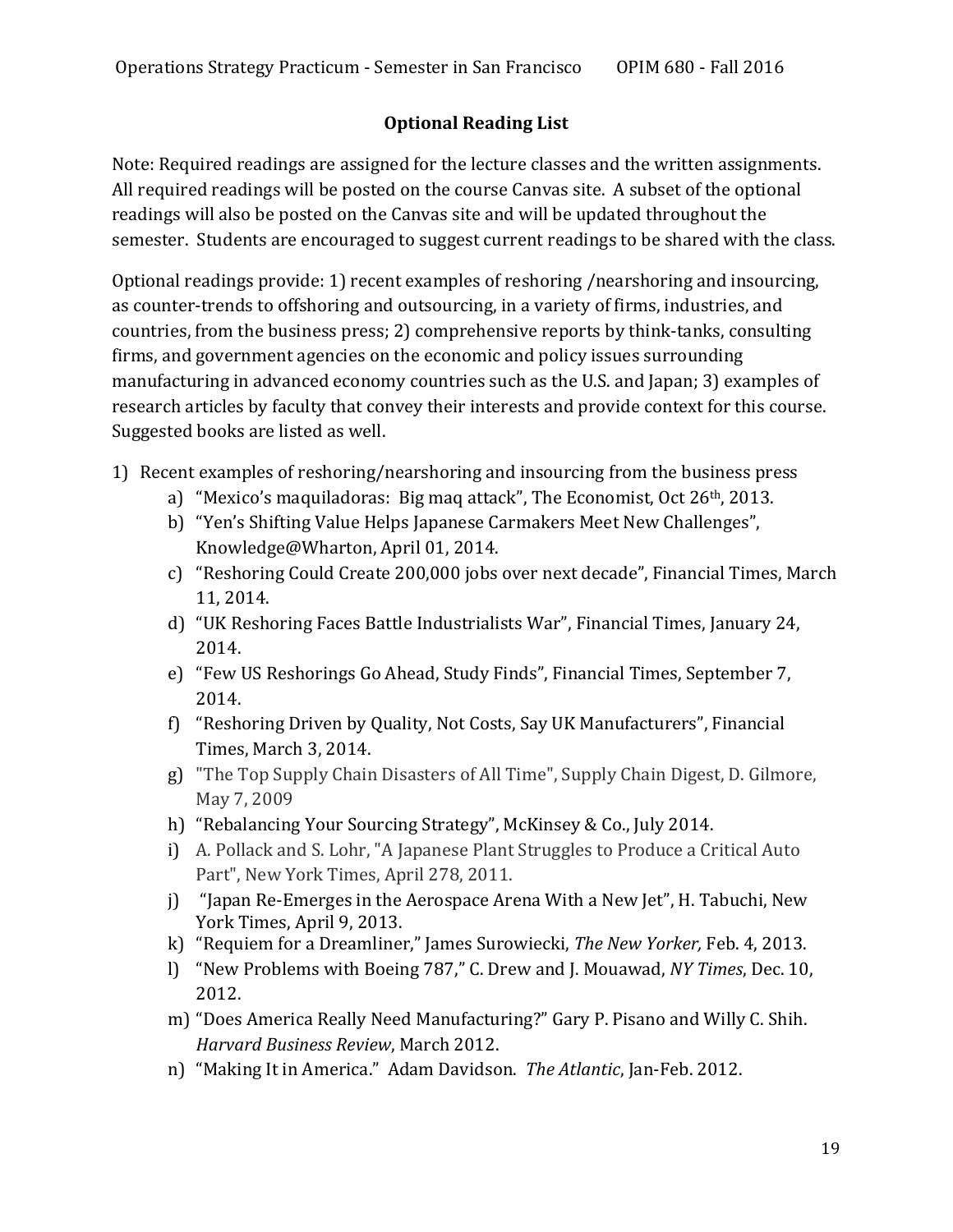- o) "Winning the Race with Ever-Smarter Machines." Eric Brynjolfsson and Andrew McAfee. *Sloan Management Review*, Winter 2012.
- p) "Offshoring, Onshoring, and the Rebirth of American Manufacturing." Michael Dolega. TD Economics, October 2012.
- q) "In Shift of Jobs, Apple Will Make Some Macs in U.S.," C. Rampall and N. Wingfield, NY Times, Dec. 6, 2012.
- r) "Flextronics CEO Sees Hope for U.S. Tech Production," J. Hagerty, *Wall Street Journal*, January 4, 2013.
- s) "Honda Bolsters Its Production in North America," M. Ramsey, *Wall Street Journal*, Aug. 12, 2012.
- t) "Toyota Says No Full Production Until Year's End," H. Tabuchi, *NY Times*, April 22, 2011.
- u) "Japanese Manufacturers Help Save Chip Maker Renesas," H. Tabuchi, *NY Times*, December 10, 2012.
- v) "Nissan to Invest \$358 million in Thai Plant," *Yahoo News*, Nov. 9, 2012.
- w) "Toshiba Turns Overseas to Reduce Procurement Costs," J. Osawa, *Wall Street Journal*, Aug. 16, 2010.
- x) "Hitachi's Revival Isn't So Good for the City of Hitachi," *NY Times*, Dec. 28, 2012.
- y) "China Loses Edge As World's Factory Floor," Wall Street *Journal*, Jan. 17, 2013.
- z) "Hedging China Risks, Japan Firms Turn to Booming Southeast Asia," S. Grudgings, *Reuters*, Nov. 5, 2012.
- aa) "The Insourcing Boom," Charles Fishman, The Atlantic, Dec. 2012.
- bb) "Mr. China Comes to America," James Fallows, The Atlantic, Dec. 2012.
- cc) "Should Manufacturing Jobs Be 'Reshored' to the U.S.?" *Knowledge@Wharton*, Sept. 26, 2012.
- dd) "American Industry Is On the Move," S. Mallaby, *Financial Times*, Jan. 8, 2013.
- 2) In-depth reports from think-tanks, consulting firms, governments
	- a) "Manufacturing Footprints: Getting to Plant X", K. O'Marah and H. Lee, SCM World, 2013.
	- b) "U.S. Manufacturing in International Perspective." Marc Levinson. Congressional Research Service, Feb. 2013.
	- c) "U.S. Manufacturing Nears a Tipping Point," Boston Consulting Group, 2012.
	- d) "Locating American Manufacturing: Trends in the Geography of Production," Brookings Institute, April 2012.
	- e) "Trading myths: Addressing Misconceptions about Trade, Jobs, and Competitiveness," McKinsey Global Institute, May 2012.
	- f) "Manufacturing the Future: The Next Era of Global Growth and Innovation," McKinsey Global Institute, November 2012.